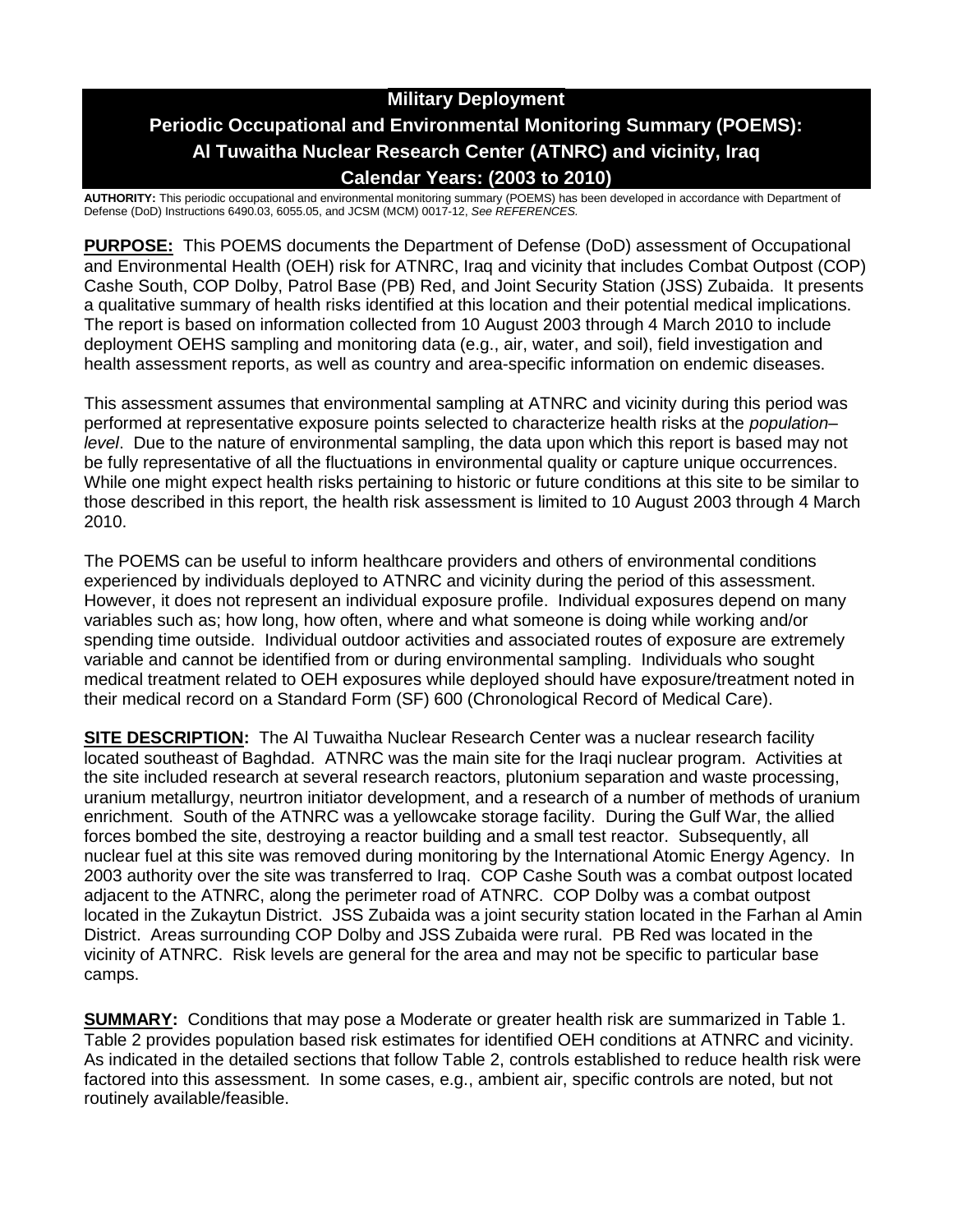# **Table 1: Summary of Occupational and Environmental Conditions with MODERATE or Greater Health Risk**

#### *Short-term health risks & medical implications:*

The following may have caused acute health effects in some personnel during deployment at ATNRC and vicinity that includes COP Cashe South, Dolby, PB Red, and JSS Zubaida:

Food/waterborne diseases (e.g., bacterial diarrhea, hepatitis A, typhoid/paratyphoid fever, diarrhea-cholera, diarrhea-protozoal, brucellosis, hepatitis E); other endemic diseases (cutaneous leishmaniasis, Crimean-Congo hemorrhagic fever, sandfly fever, typhus-miteborne, leptospirosis, schistosomiasis, Tuberculosis (TB), rabies, Q fever); and heat stress. For food/waterborne diseases (e.g., bacterial diarrhea, hepatitis A, typhoid/paratyphoid fever, diarrhea-cholera, diarrhea-protozoal, brucellosis, hepatitis E), if ingesting local food and water, the health effects can temporarily incapacitate personnel (diarrhea) or result in prolonged illness (hepatitis A, typhoid/paratyphoid fever, brucellosis, hepatitis E). Risks from food/waterborne diseases may have been reduced with preventive medicine controls and mitigation, which includes hepatitis A and typhoid fever vaccinations and only drinking from approved water sources in accordance with standing CENTCOM policy. For other vector-borne endemic diseases (cutaneous leishmaniasis, Crimean-Congo hemorrhagic fever, sandfly fever, typhus-miteborne), these diseases may constitute a significant risk due to exposure to biting vectors; risk reduced to 'Low' by proper wear of the treated uniform, application of repellent to exposed skin, bed net use, and appropriate chemoprophylaxis, as well as minimizing areas of standing water and other vector-breeding areas. For water contact diseases (leptospirosis, schistosomiasis) activities involving extensive contact with surface water increase risk. For respiratory diseases (TB), personnel in close-quarter conditions could have been at risk for person-to-person spread. Animal contact diseases (rabies, Q fever), pose year-round risk. For heat stress, risk can be greater during months of April through October, and greater for susceptible persons including those older than 45, of low fitness level, unacclimatized, or with underlying medical conditions. Risks from heat stress may have been reduced with preventive medicine controls, workrest cycles, proper hydration and nutrition, and mitigation.

Air quality: For inhalable coarse particulate matter less than 10 micrometers in diameter ( $PM_{10}$ ), the  $PM_{10}$ overall short-term risk was not evaluated due to insufficient data. For inhalable fine particulate matter less than 2.5 micrometers in diameter (PM2.5 ), the PM2.5 overall short-term risk was not evaluated due to insufficient data. However, exposures to  $PM_{10}$  and  $PM_{2.5}$  may vary, as conditions may vary, and may result in mild to more serious short-term health effects (e.g., eye, nose or throat and lung irritation) in some personnel while at this site, particularly exposures to high levels of dust such as during high winds or dust storms. For PM<sub>10</sub> and PM2.5, certain subgroups of the deployed forces (e.g., those with pre-existing asthma/cardio-pulmonary conditions) are at greatest risk of developing notable health effects. For burn pits, although the short-term risk for PM was not evaluated due to no data, there was a burn pit utilized at or around PB Red – see section 10.7. For burn pits, exposures may vary, and exposure to high levels of PM<sub>10</sub> and PM<sub>2.5</sub> in the smoke may also result in mild to more serious short-term health effects (e.g., eye, nose or throat and lung irritation) in some personnel and certain subgroups while at this site. Although most short-term health effects from exposure to particulate matter and burn pit smoke should have resolved post-deployment, providers should be prepared to consider the relationship between deployment exposures and current complaints. Some individuals may have sought treatment for acute respiratory irritation during their time at ATNRC and vicinity. Personnel who reported with symptoms or required treatment while at this site should have exposure and treatment noted in medical record (e.g., electronic medical record and/or on a Standard Form (SF) 600 (*Chronological Record of Medical Care*).

### *Long-term health risks & medical implications:*

The following hazards may be associated with potential long-term health effects in some personnel during deployment at ATNRC and vicinity that includes COP Cashe South, Dolby, PB Red, and JSS Zubaida:

Air quality: For inhalable fine particulate matter less than 2.5 micrometers in diameter ( $PM_{2.5}$ ), the overall longterm risk was not evaluated due to insufficient data. Inhalable coarse particulate matter less than 10 micrometers in diameter (PM<sub>10</sub>) was not evaluated for long-term risk due to no available health guidelines. However, the area was a dusty desert environment, and conditions may have varied. In addition, for burn pits, although the long-term risk for PM was not evaluated due to no data, there were burn pits present at or around PB Red, and conditions may have varied – see section 10.7. For inhalational exposure to high levels of dust, PM10 and PM2.5, such as during high winds or dust storms, and for exposure to burn pit smoke, it is considered possible that some otherwise healthy personnel who were exposed for a long-term period to dust and particulate matter could develop certain health conditions (e.g., reduced lung function, cardiopulmonary

> Page 2 of 22 Reviewed by CENTCOM (06 January 2015) Final Approval Date (13 April 2018)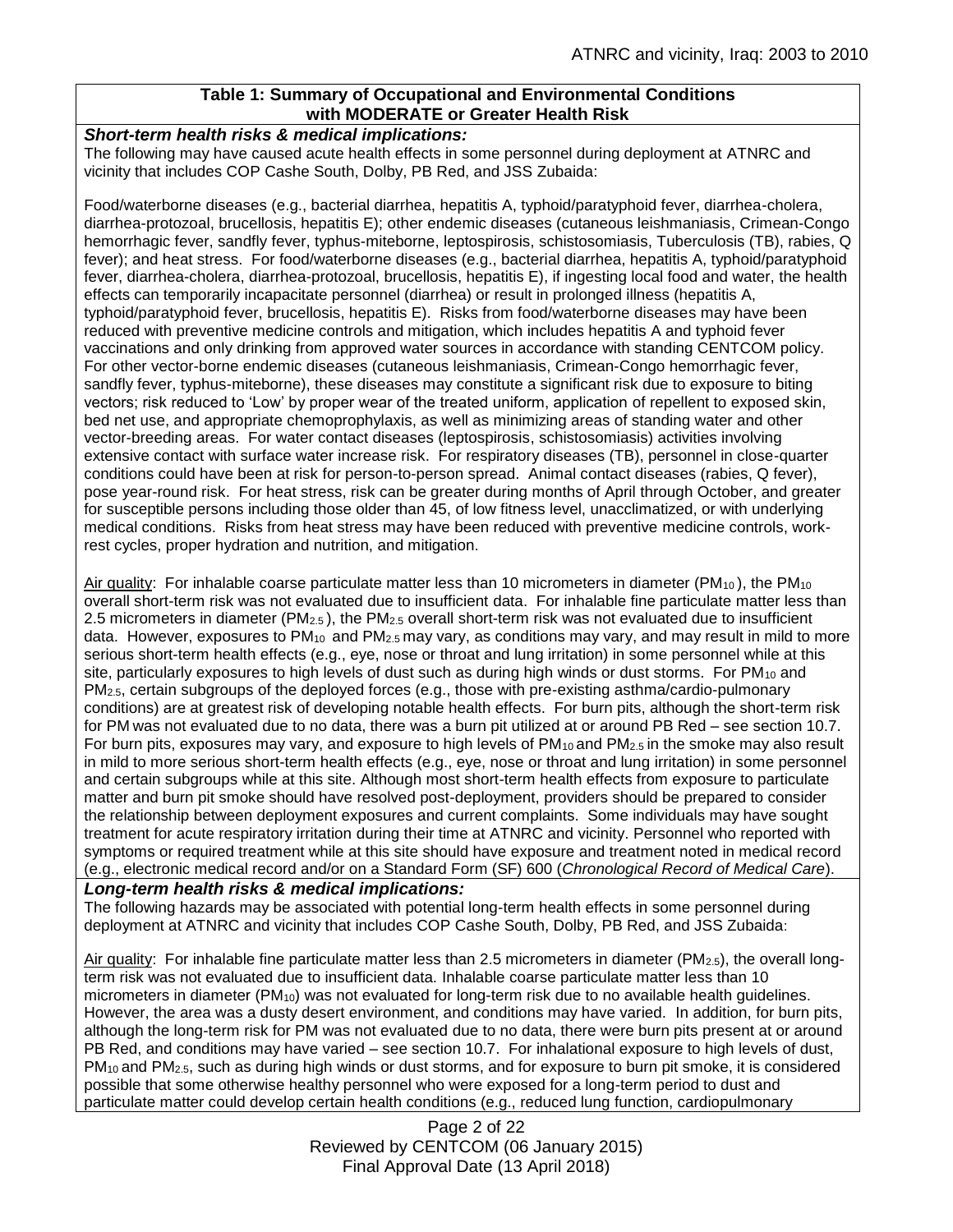disease). Personnel with a history of asthma or cardiopulmonary disease could potentially be more likely to develop such chronic health conditions. While the dust and particulate matter exposures and exposures to burn pits are acknowledged, at this time there were no specific recommended, post-deployment medical surveillance evaluations or treatments. Providers should still consider overall individual health status (e.g., any underlying conditions/susceptibilities) and any potential unique individual exposures (such as burn pits/barrels, incinerators, occupational or specific personal dosimeter data) when assessing individual concerns. Certain individuals may need to be followed/evaluated for specific occupational exposures/injuries (e.g., annual audiograms as part of the medical surveillance for those enrolled in the Hearing Conservation Program; and personnel covered by Respiratory Protection Program and/or Hazardous Waste/Emergency Responders Medical Surveillance).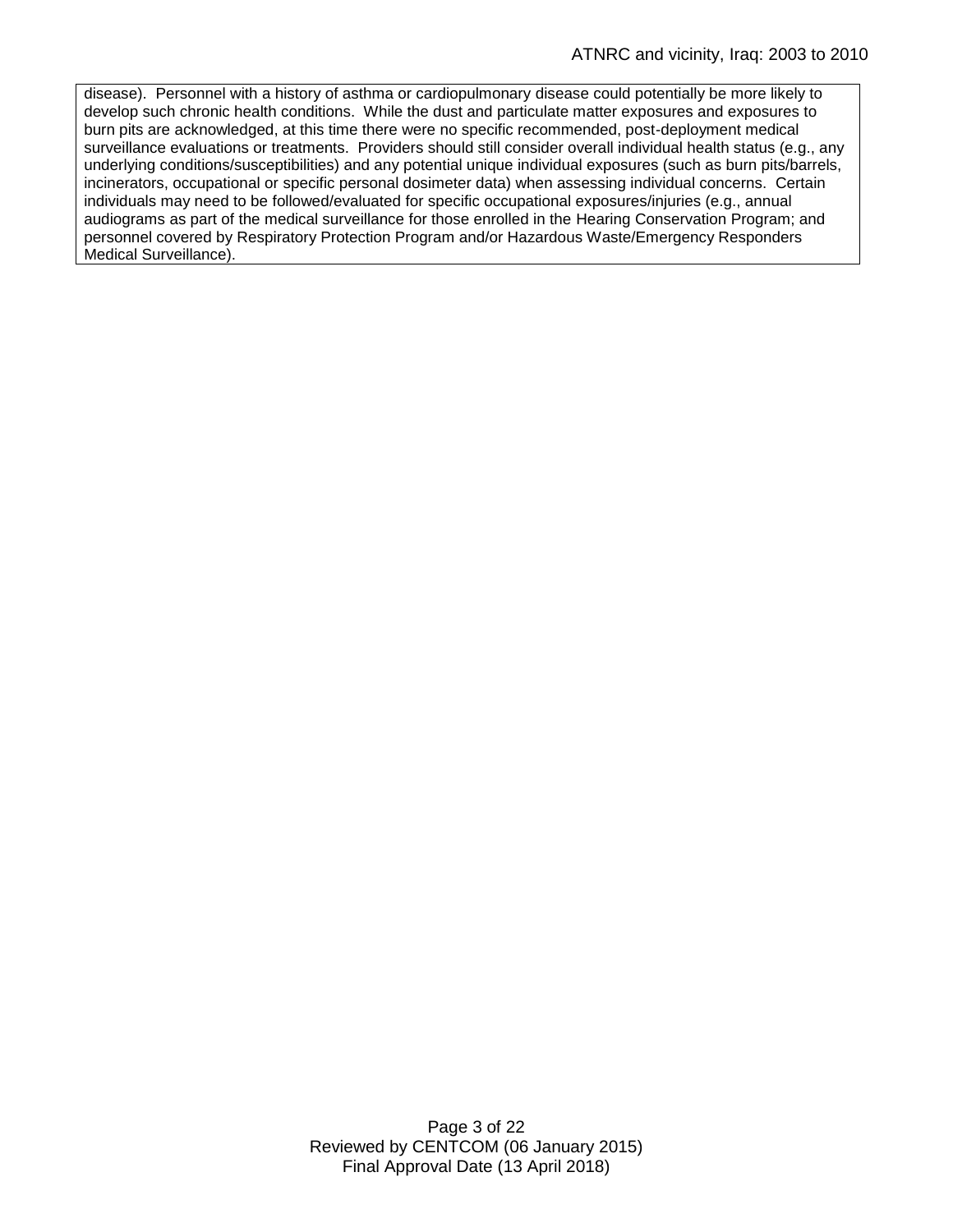| Source of<br><b>Identified Health</b><br>Risk <sup>3</sup>                         | Unmitigated Health Risk Estimate <sup>4</sup>                                                                                                                                                                                                                                                                                                                                      | <b>Control Measures</b><br>Implemented                                                                                                                                                                              | <b>Residual Health Risk Estimate<sup>4</sup></b>               |
|------------------------------------------------------------------------------------|------------------------------------------------------------------------------------------------------------------------------------------------------------------------------------------------------------------------------------------------------------------------------------------------------------------------------------------------------------------------------------|---------------------------------------------------------------------------------------------------------------------------------------------------------------------------------------------------------------------|----------------------------------------------------------------|
| <b>AIR</b>                                                                         |                                                                                                                                                                                                                                                                                                                                                                                    |                                                                                                                                                                                                                     |                                                                |
| Particulate<br>matter less than<br>10 microns in<br>diameter (PM <sub>10</sub> )   | Short-term: Insufficient data available.                                                                                                                                                                                                                                                                                                                                           | Limiting strenuous<br>physical activities when air<br>quality is especially poor;<br>and actions such as<br>closing tent flaps.<br>windows, and doors.                                                              | Short-term: Insufficient data available.                       |
|                                                                                    | Long-term: No health guidelines.                                                                                                                                                                                                                                                                                                                                                   |                                                                                                                                                                                                                     | Long-term: No health guidelines.                               |
| Particulate<br>matter less than<br>2.5 microns in<br>diameter (PM <sub>2.5</sub> ) | Short-term: Insufficient data available.                                                                                                                                                                                                                                                                                                                                           | <b>Limiting strenuous</b><br>physical activities when air<br>quality is especially poor;<br>and actions such as<br>closing tent flaps,<br>windows, and doors.                                                       | Short-term: Insufficient data available.                       |
|                                                                                    | Long-term: Insufficient data available.                                                                                                                                                                                                                                                                                                                                            |                                                                                                                                                                                                                     | Long-term: Insufficient data available.                        |
| <b>ENDEMIC</b><br><b>DISEASE</b>                                                   |                                                                                                                                                                                                                                                                                                                                                                                    |                                                                                                                                                                                                                     |                                                                |
| Food<br>borne/Waterborne<br>(e.g., diarrhea-<br>bacteriological)                   | Short-term: Variable, (bacterial<br>diarrhea, hepatitis A, typhoid fever) to<br>Moderate (diarrhea-cholera, diarrhea-<br>protozoal, brucellosis and hepatitis E).<br>If local food/water were consumed, the<br>health effects can temporarily<br>incapacitate personnel (diarrhea) or<br>result in prolonged illness (Hepatitis A,<br>Typhoid fever, Brucellosis,<br>Hepatitis E). | Preventive measures<br>include Hepatitis A and<br>Typhoid fever vaccination<br>and consumption of food<br>and water only from<br>approved sources.                                                                  | Short-term: Low to none.                                       |
|                                                                                    | Long-term: none identified                                                                                                                                                                                                                                                                                                                                                         |                                                                                                                                                                                                                     | Long-term: No data available.                                  |
| Arthropod Vector<br>Borne                                                          | Short-term: Variable, Moderate for<br>leishmaniasis-cutaneous, Crimean-<br>Congo hemorrhagic fever, sandfly<br>fever and typhus-miteborne; Low for<br>West Nile fever, malaria, and plague.                                                                                                                                                                                        | Preventive measures<br>include proper wear of<br>treated uniform,<br>application of repellent to<br>exposed skin, and bed net<br>use, minimizing areas of<br>standing water and<br>appropriate<br>chemoprophylaxis. | Short-term: Low.                                               |
|                                                                                    | Long-term: Low (Leishmaniasis-<br>visceral infection).                                                                                                                                                                                                                                                                                                                             |                                                                                                                                                                                                                     | Long-term: No data available.                                  |
| Water-Contact<br>(e.g., wading,<br>swimming)                                       | Short-term: Moderate for leptospirosis<br>and schistosomiasis.                                                                                                                                                                                                                                                                                                                     |                                                                                                                                                                                                                     | Short-term: Moderate for leptospirosis<br>and schistosomiasis. |
|                                                                                    | Long-term: No data available.                                                                                                                                                                                                                                                                                                                                                      |                                                                                                                                                                                                                     | Long-term: No data available.                                  |
| Respiratory                                                                        | Short-term: Variable; Moderate for<br>tuberculosis (TB) to Low for<br>meningococcal meningitis.                                                                                                                                                                                                                                                                                    | Providing adequate living<br>and work space; medical<br>screening; vaccination.                                                                                                                                     | Short-term: Low.                                               |
|                                                                                    | Long-term: No data available.                                                                                                                                                                                                                                                                                                                                                      |                                                                                                                                                                                                                     | Long-term: No data available.                                  |

# **Table 2. Population-Based Health Risk Estimates - ATNRC and vicinity that includes COP Cashe South, Dolby, PB Red, and JSS Zubaida: 1, 2**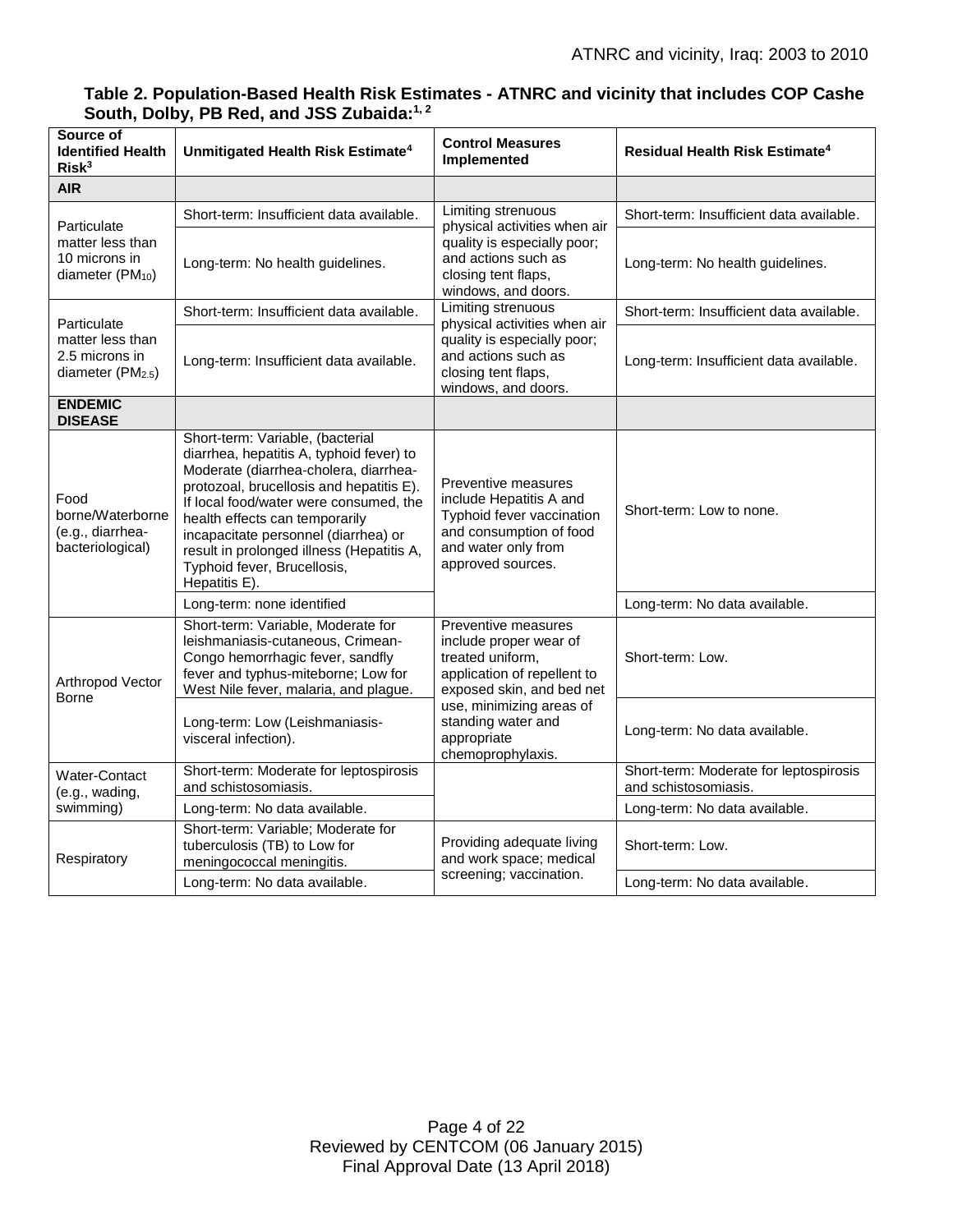| Source of<br><b>Identified Health</b><br>Risk <sup>3</sup> | Unmitigated Health Risk Estimate <sup>4</sup>                                                                                                                                                                                                     | <b>Control Measures</b><br>Implemented                                                                                                                                                                                                                                                                                                                                                    | <b>Residual Health Risk Estimate<sup>4</sup></b>                                                                                                                                                                                                 |
|------------------------------------------------------------|---------------------------------------------------------------------------------------------------------------------------------------------------------------------------------------------------------------------------------------------------|-------------------------------------------------------------------------------------------------------------------------------------------------------------------------------------------------------------------------------------------------------------------------------------------------------------------------------------------------------------------------------------------|--------------------------------------------------------------------------------------------------------------------------------------------------------------------------------------------------------------------------------------------------|
| <b>Animal Contact</b>                                      | Short-term: Variable; Moderate for<br>rabies and Q-fever, and Low for<br>Anthrax and H5N1 avian influenza.                                                                                                                                        | Prohibiting contact with,<br>adoption, or feeding of<br>feral animals IAW U.S.<br><b>Central Command</b><br>(CENTCOM) General<br>Order (GO) 1B. Risks are<br>further reduced in the<br>event of assessed contact<br>by prompt post-exposure<br>rabies prophylaxis IAW<br>The Center for Disease<br>Control's (CDC) Advisory<br>Committee on<br><b>Immunization Practices</b><br>guidance. | Short-term: No data available.                                                                                                                                                                                                                   |
|                                                            | Long-term: Low (Rabies).                                                                                                                                                                                                                          |                                                                                                                                                                                                                                                                                                                                                                                           | Long-term: No data available.                                                                                                                                                                                                                    |
| <b>VENOMOUS</b><br><b>ANIMAL/</b><br><b>INSECTS</b>        |                                                                                                                                                                                                                                                   |                                                                                                                                                                                                                                                                                                                                                                                           |                                                                                                                                                                                                                                                  |
| Snakes,<br>scorpions, and<br>spiders                       | Short-term: Low; If encountered,<br>effects of venom vary with species<br>from mild envenoming (e.g., P.<br>rhodorachis) to potentially lethal<br>effects (e.g., C. gasperettii).                                                                 | Risk reduced by avoiding<br>contact, proper wear of<br>uniform (especially<br>footwear), and proper and<br>timely treatment.                                                                                                                                                                                                                                                              | Short-term: Low; If encountered,<br>effects of venom vary with species<br>from mild envenoming (e.g., P.<br>rhodorachis) to potentially lethal<br>effects (e.g., C. gasperettii).                                                                |
|                                                            | Long-term: No data available.                                                                                                                                                                                                                     |                                                                                                                                                                                                                                                                                                                                                                                           | Long-term: No data available.                                                                                                                                                                                                                    |
| <b>HEAT/COLD</b><br><b>STRESS</b>                          |                                                                                                                                                                                                                                                   |                                                                                                                                                                                                                                                                                                                                                                                           |                                                                                                                                                                                                                                                  |
| Heat                                                       | Short-term: Variable; Risk of heat<br>injury is Extremely High for May -<br>October, High in April, and Low for all<br>other months.                                                                                                              | Work-rest cycles, proper<br>hydration and nutrition,<br>and Wet Bulb Globe<br>Temperature (WBGT)<br>monitoring.                                                                                                                                                                                                                                                                           | Short-term: Variable; Risk of heat<br>injury is Extremely High for May -<br>October, High in April, and Low for all<br>other months.                                                                                                             |
|                                                            | Long-term: Low, The long-term risk<br>was Low. However, the risk may be<br>greater to certain susceptible persons-<br>those older (i.e., greater than 45<br>years), in lesser physical shape, or<br>with underlying medical/health<br>conditions. |                                                                                                                                                                                                                                                                                                                                                                                           | Long-term: Low, The long-term risk is<br>Low. However, the risk may be<br>greater to certain susceptible persons-<br>those older (i.e., greater than 45<br>years), in lesser physical shape, or<br>with underlying medical/health<br>conditions. |
| Cold                                                       | Short-term: Low risk of cold<br>stress/injury.                                                                                                                                                                                                    | Risks from cold stress<br>reduced with protective                                                                                                                                                                                                                                                                                                                                         | Short-term: Low risk of cold<br>stress/injury.                                                                                                                                                                                                   |
|                                                            | Long-term: Low; Long-term health<br>implications from cold injuries are rare<br>but can occur, especially from more<br>serious injuries such as frost bite.                                                                                       | measures such as use of<br>the buddy system, limiting<br>exposure during cold<br>weather, proper hydration<br>and nutrition, and proper<br>wear of issued protective<br>clothing.                                                                                                                                                                                                         | Long-term: Low; Long-term health<br>implications from cold injuries are rare<br>but can occur, especially from more<br>serious injuries such as frost bite.                                                                                      |
| <b>NOISE</b>                                               |                                                                                                                                                                                                                                                   |                                                                                                                                                                                                                                                                                                                                                                                           |                                                                                                                                                                                                                                                  |
| Continuous<br>(Power                                       | Short-term: Low.                                                                                                                                                                                                                                  | Hearing protection used<br>by personnel in higher risk<br>areas.                                                                                                                                                                                                                                                                                                                          | Short-term: Low.                                                                                                                                                                                                                                 |
| Production)                                                | Long-term: Low.                                                                                                                                                                                                                                   |                                                                                                                                                                                                                                                                                                                                                                                           | Long-term: Low.                                                                                                                                                                                                                                  |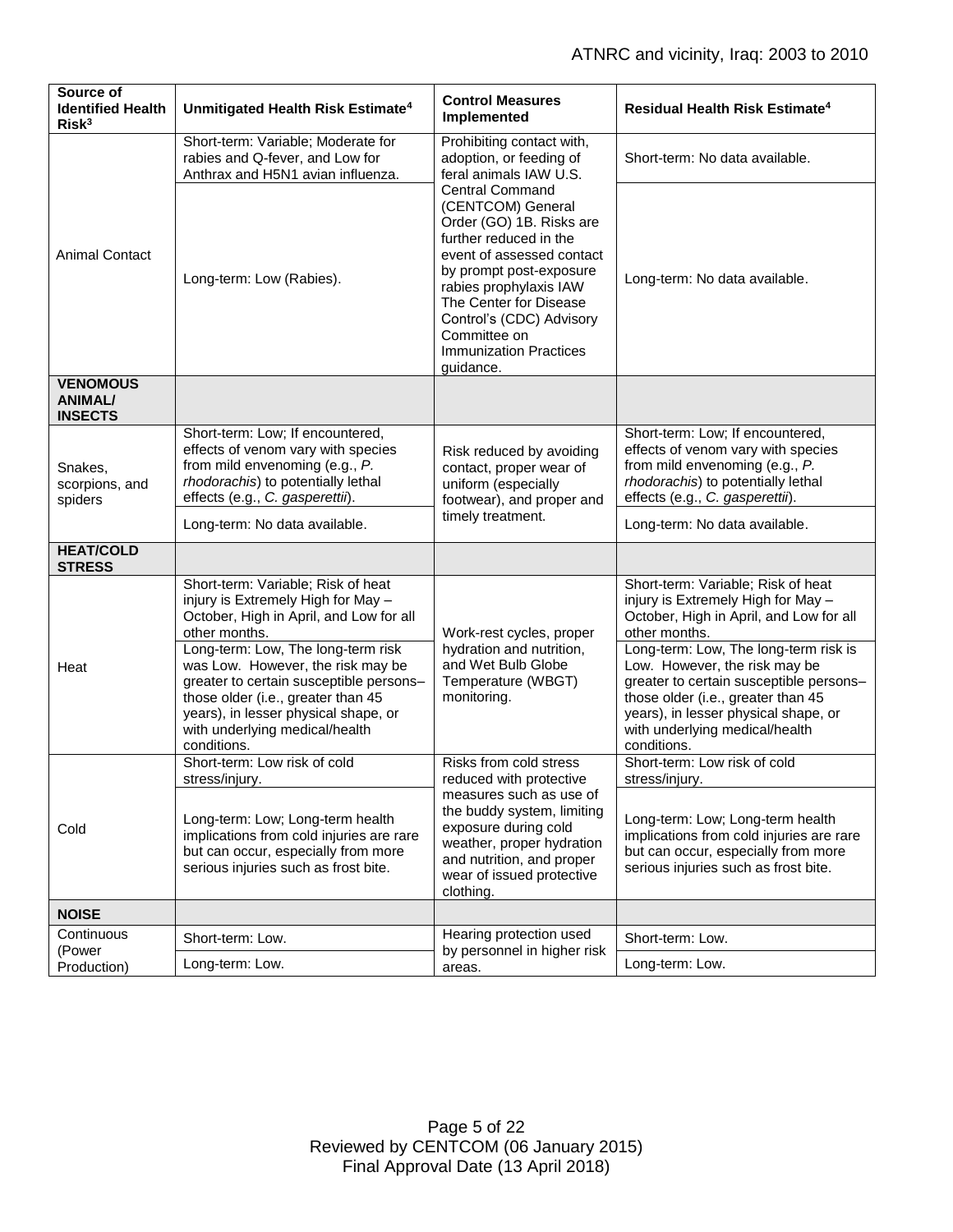| Source of<br><b>Identified Health</b><br>Risk <sup>3</sup> | Unmitigated Health Risk Estimate <sup>4</sup> | <b>Control Measures</b><br>Implemented                                                                                                                                                                                                              | Residual Health Risk Estimate <sup>4</sup> |
|------------------------------------------------------------|-----------------------------------------------|-----------------------------------------------------------------------------------------------------------------------------------------------------------------------------------------------------------------------------------------------------|--------------------------------------------|
| <b>Unique</b><br>Incidents/                                |                                               |                                                                                                                                                                                                                                                     |                                            |
| <b>Concerns</b>                                            |                                               |                                                                                                                                                                                                                                                     |                                            |
| <b>Burn Pits</b>                                           | Short-term: No data available.                | Control measures may<br>have included locating<br>burn pits downwind of of<br>living and working areas,<br>increased distance from<br>living and working areas<br>when possible, and<br>improved waste<br>segregation and<br>management techniques. | Short-term: No data available.             |
|                                                            | Long-term: No data available.                 |                                                                                                                                                                                                                                                     | Long-term: No data available.              |

<sup>1</sup>This Summary Table provides a qualitative estimate of population-based short- and long-term health risks associated with the occupational environment conditions at ATNRC and vicinity that includes COP Cashe South, Dolby, PB Red, and JSS Zubaida:. It does not represent an individual exposure profile. Actual individual exposures and health effects depend on many variables. For example, while a chemical may have been present in the environment, if a person did not inhale, ingest, or contact a specific dose of the chemical for adequate duration and frequency, then there may have been no health risk. Alternatively, a person at a specific location may have experienced a unique exposure which could result in a significant individual exposure. Any such person seeking medical care should have their specific exposure documented in an SF600.

 $2$  This assessment is based on specific environmental sampling data and reports obtained from 10 August 2003 through 4 March 2010. Sampling locations are assumed to be representative of exposure points for the camp population but may not reflect all the fluctuations in environmental quality or capture unique exposure incidents.

 $3$ This Summary Table is organized by major categories of identified sources of health risk. It only lists those sub-categories specifically identified and addressed at ATNRC and vicinity. The health risks are presented as Low, Moderate, High or Extremely High for both acute and chronic health effects. The health risk level is based on an assessment of both the potential severity of the health effects that could be caused and probability of the exposure that would produce such health effects. Details can be obtained from the Army Public Health Center (Provisional). Where applicable, "None Identified" is used when though a potential exposure is identified, and no health risks of either a specific acute or chronic health effects are determined. More detailed descriptions of OEH exposures that are evaluated but determined to pose no health risk are discussed in the following sections of this report.

4Health risks in this Summary Table are based on quantitative surveillance thresholds (e.g., endemic disease rates; host/vector/pathogen surveillance) or screening levels, e.g., Military Exposure Guidelines (MEGs) for chemicals*.* Some previous assessment reports may provide slightly inconsistent health risk estimates because quantitative criteria such as MEGs may have changed since the samples were originally evaluated and/or because this assessment makes use of all historic site data while previous reports may have only been based on a select few samples.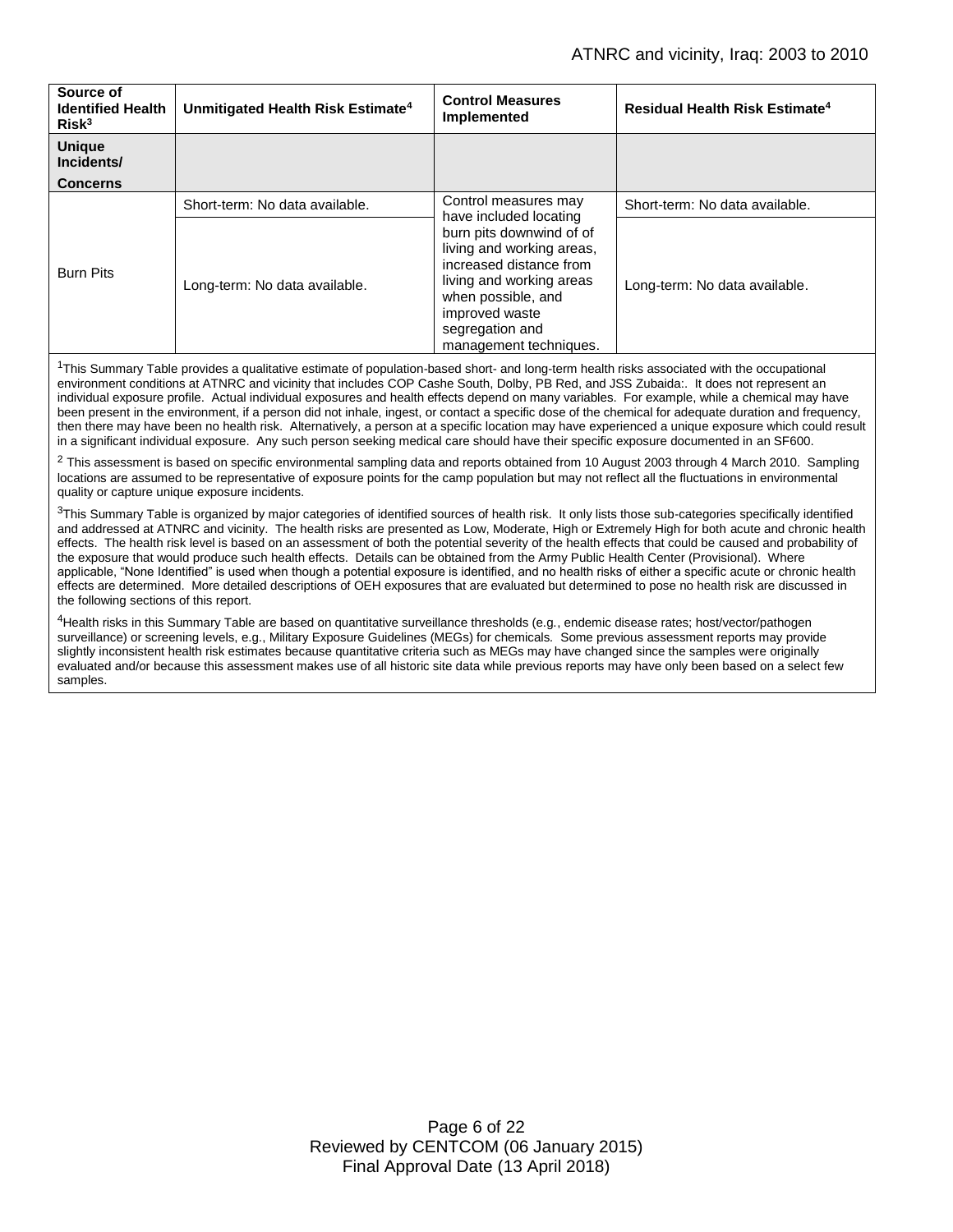# **1 Discussion of Health Risks at ATNRC and vicinity, Iraq by Source**

The following sections provide additional information about the OEH conditions summarized above. All risk assessments were performed using the methodology described in the US Army Public Health Command Technical Guide 230, *Environmental Health Risk Assessment and Chemical Exposure Guidelines for Deployed Military Personnel* (USAPHC TG 230). All OEH risk estimates represent residual risk after accounting for preventive controls in place. Occupational exposures and exposures to endemic diseases are greatly reduced by preventive measures. For environmental exposures related to airborne dust, there are limited preventive measures available, and available measures have little efficacy in reducing exposure to ambient conditions.

# **2 Air**

# 2.1 Site-Specific Sources Identified

The ATNRC and vicinity is situated in a dusty semi-arid desert environment. Inhalational exposure to high levels of dust and particulate matter, such as during high winds or dust storms, may result in mild to more serious short-term health effects (e.g., eye, nose or throat and lung irritation) in some personnel. Additionally, certain subgroups of the deployed forces (e.g., those with pre-existing asthma/cardio pulmonary conditions) are at greatest risk of developing notable health effects.

### 2.2 Particulate matter

Particulate matter (PM) is a complex mixture of extremely small particles suspended in the air. The PM includes solid particles and liquid droplets emitted directly into the air by sources such as: power plants, motor vehicles, aircraft, generators, construction activities, fires, and natural windblown dust. The PM can include sand, soil, metals, volatile organic compounds (VOC), allergens, and other compounds such as nitrates or sulfates that are formed by condensation or transformation of combustion exhaust. The PM composition and particle size vary considerably depending on the source. Generally, PM of health concern is divided into two fractions:  $PM_{10}$ , which includes coarse particles with a diameter of 10 micrometers or less, and fine particles less than 2.5 micron (PM<sub>2.5</sub>), which can reach the deepest regions of the lungs when inhaled. Exposure to excessive PM is linked to a variety of potential health effects.

### 2.3 Particulate matter, less than 10 micrometers (PM<sub>10</sub>)

2.3.1 Exposure Guidelines:

Short Term (24-hour)  $PM_{10}$  ( $\mu q/m^3$ ):

- 
- Marginal MEG  $=$  420
- Critical MEG = 600

): Long-term PM<sub>10</sub> MEG ( $\mu$ g/m<sup>3</sup>):

Negligible  $MEG = 250$  **Not defined and not available.** 

2.3.2 Sample data/Notes:

A total of seven valid  $PM_{10}$  air samples were collected at ATNRC and vicinity in 2007 and 2009.  $PM_{10}$ air samples were not collected at ATNRC and vicinity for any other year. The range of 24-hour  $PM_{10}$ concentrations was 72 μg/m<sup>3</sup> – 729 μg/m<sup>3</sup> with an average concentration of 257 μg/m<sup>3</sup>.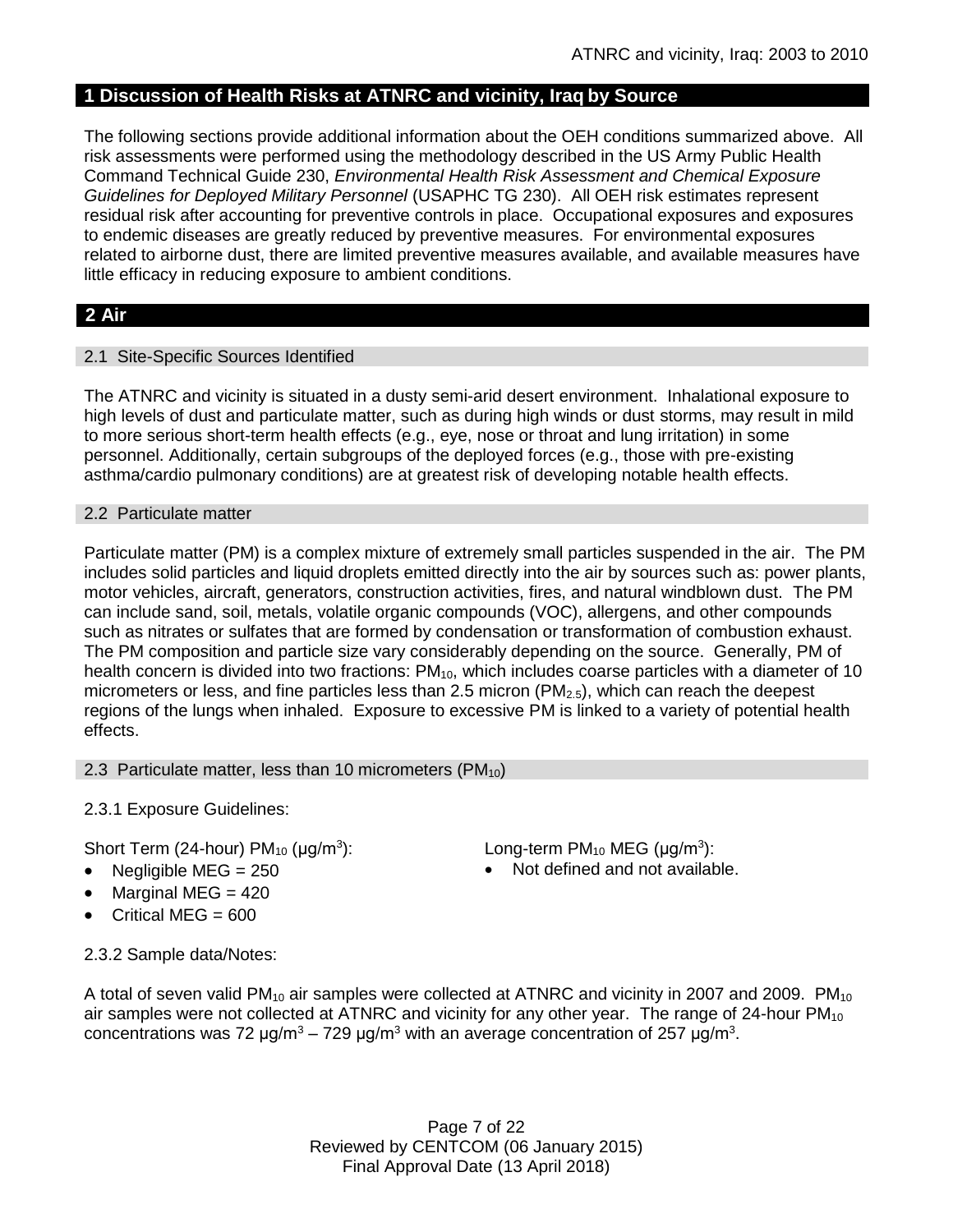2.3.3 Short-term health risks:

Daily average health risk levels for PM<sub>10</sub> show no hazard for 83.3% and High health risk for 16.7% of the time.

# **There were insufficient data with which to characterize short-term health risk from exposure to PM10.**

2.3.4 Long-term health risk:

**Not Evaluated-no available health guidelines**. The U. S. Environmental Protection Agency (EPA) has retracted its long-term standard (national ambient air quality standards, NAAQS) for  $PM_{10}$  due to an inability to clearly link chronic health effects with chronic  $PM_{10}$  exposure levels.

2.4 Particulate Matter, less than 2.5 micrometers ( $PM_{2.5}$ )

2.4.1 Exposure Guidelines:

Short Term (24-hour)  $PM<sub>2.5</sub>$  ( $\mu$ g/m<sup>3</sup>):

- 
- 
- Critical MEG = 500

): Long-term (1year)  $PM_{2.5}$  MEGs ( $\mu$ g/m<sup>3</sup>):

- Negligible MEG = 65 Negligible MEG = 15
- Marginal MEG =  $250$   $\bullet$  Marginal MEG =  $65$ .

2.4.2 Sample data/Notes:

A total of five valid  $PM_{2.5}$  air samples were collected at ATNRC and vicinity in 2008. PM<sub>2.5</sub> air samples were not collected at ATNRC and vicinity for any other year. The range of 24-hour  $PM_{2.5}$ concentrations was 73 μg/m<sup>3</sup> – 186 μg/m<sup>3</sup> with an average concentration of 121 μg/m<sup>3</sup>.

2.4.3 Short-term health risks:

Daily average health risk levels for  $PM_{2.5}$  show Low health risk for 100% of the time.

# **There were insufficient data with which to characterize short-term health risk from exposure to PM2.5.**

2.4.4 Long-term health risks:

# **There were insufficient data with which to characterize long-term health risk from exposure to PM2.5.**

### 2.5 Airborne Metals

2.5.1 Sample data/Notes:

A total of eight valid PM<sub>10</sub> airborne metal samples were collected at ATNRC and vicinity in 2007 and 2009. PM<sub>10</sub> airborne metal samples were not collected at ATNRC and vicinity for any other year. A total of five valid  $PM_{2.5}$  airborne metal samples were collected at at ATNRC and vicinity in 2008.  $PM_{2.5}$ airborne metal samples were not collected at ATNRC and vicinity for any other year. None of the analyzed metals were found at concentrations above short- or long-term MEGs.

> Page 8 of 22 Reviewed by CENTCOM (06 January 2015) Final Approval Date (13 April 2018)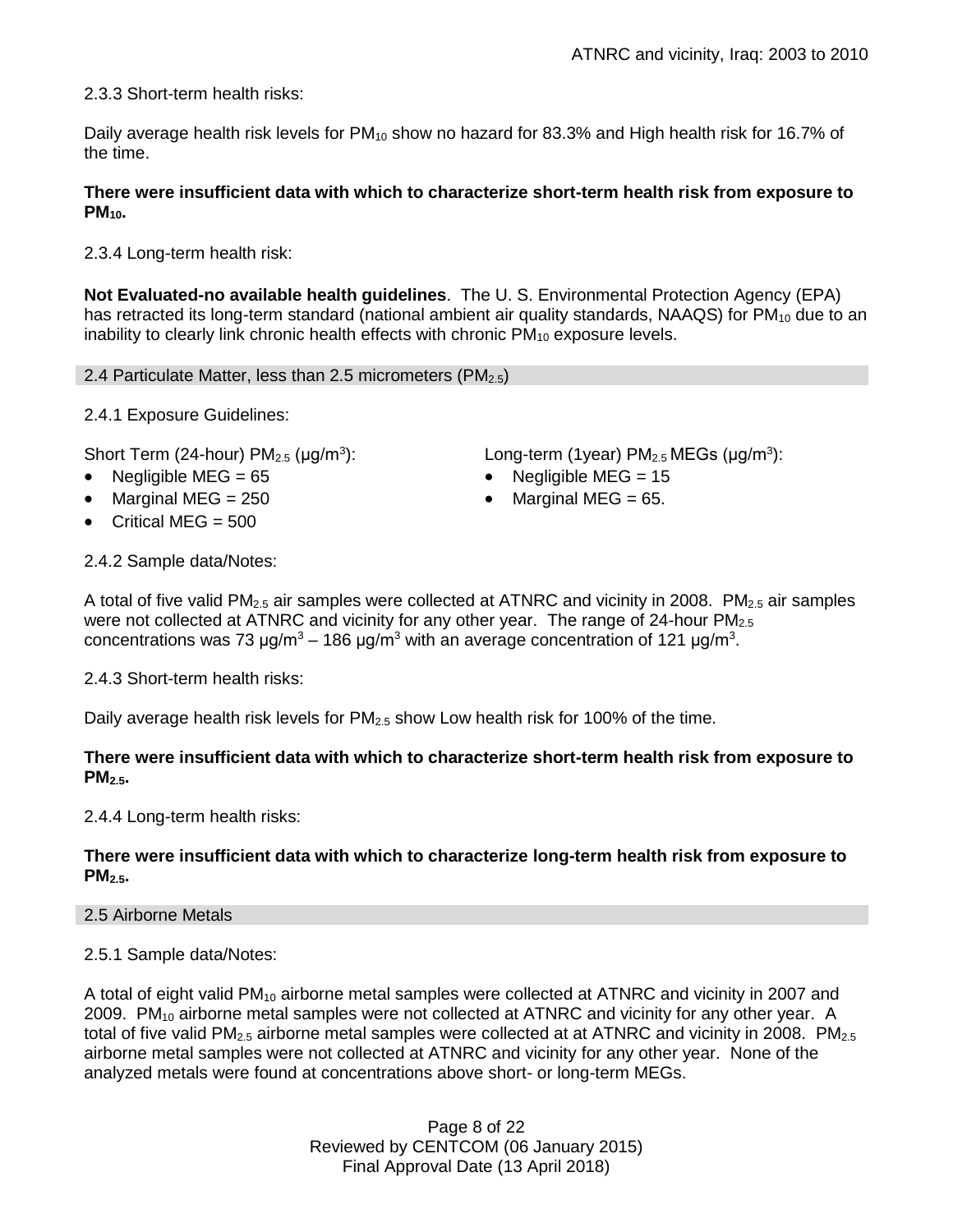2.5.2 Short-term and Long-term health risks:

**None identified based on the available sampling data.** No parameters exceeded 1-year negligible MEGs.

### 2.6 Volatile Organic Compounds (VOC)

2.6.1 Sample data/Notes:

The health risk assessment is based on average and peak concentration of seven valid volatile organic chemical (VOC) air samples collected at ATNRC and vicinity in 2007. None of the analyzed VOC pollutants were found at concentrations above short or long-term MEGs.

2.6.2 Short-term and Long-term health risks:

**None identified based on the available sampling data.** No parameters exceeded 1-year Negligible MEGs.

# **3 Soil**

# 3.1 Site-Specific Sources Identified

3.2 Sample data/Notes:

A total of 51 valid surface soil samples were collected from 10 August 2003 to 29 July 2009, to assess OEH health risk to deployed personnel. The primary soil contamination exposure pathways are dermal contact and dust inhalation. Typical parameters analyzed for included Semi Volatile Organic Compounds (SVOCs), heavy metals, Polychlorinated biphenyls (PCBs), pesticides, herbicides. If the contaminant was known or suspected, other parameters may have been analyzed for (i.e. Total Petroleum Hydrocarbons (TPH) and Polycyclic aromatic Hydrocarbons (PAH) near fuel spills). The percent of the population exposed to soil and associated dust in the sampled areas was > 75% for nine samples,  $50 - 75\%$  for seven samples,  $25 - 50\%$  for two samples, and the percent of the population exposed was unknown for 33 samples. For the risk assessment, personnel are assumed to remain at this location for six months to one year.

3.3 Short-term health risk:

**Not an identified source of health risk**. Currently, sampling data for soil are not evaluated for short term (acute) health risks**.**

### 3.4 Long-term health risk:

**None identified based on available sample data.** No parameters exceeded 1-year Negligible MEGs.

### **4 Water**

In order to assess the health risk to U.S. personnel from exposure to water in theater, the Army Public Health Center (Provisional) identified the most probable exposure pathways. These are based on the administrative information provided on the field data sheets submitted with the samples taken over the time period being evaluated. It is assumed that 100% of all U.S. personnel at ATNRC and vicinity will be directly exposed to Reverse Osmosis Water Purification Unit (ROWPU) treated water, municipal water, and raw water, since this classification of water is primarily used for personal hygiene, showering, cooking, and for use at vehicle wash racks. Information provided by the field data sheets,

> Page 9 of 22 Reviewed by CENTCOM (06 January 2015) Final Approval Date (13 April 2018)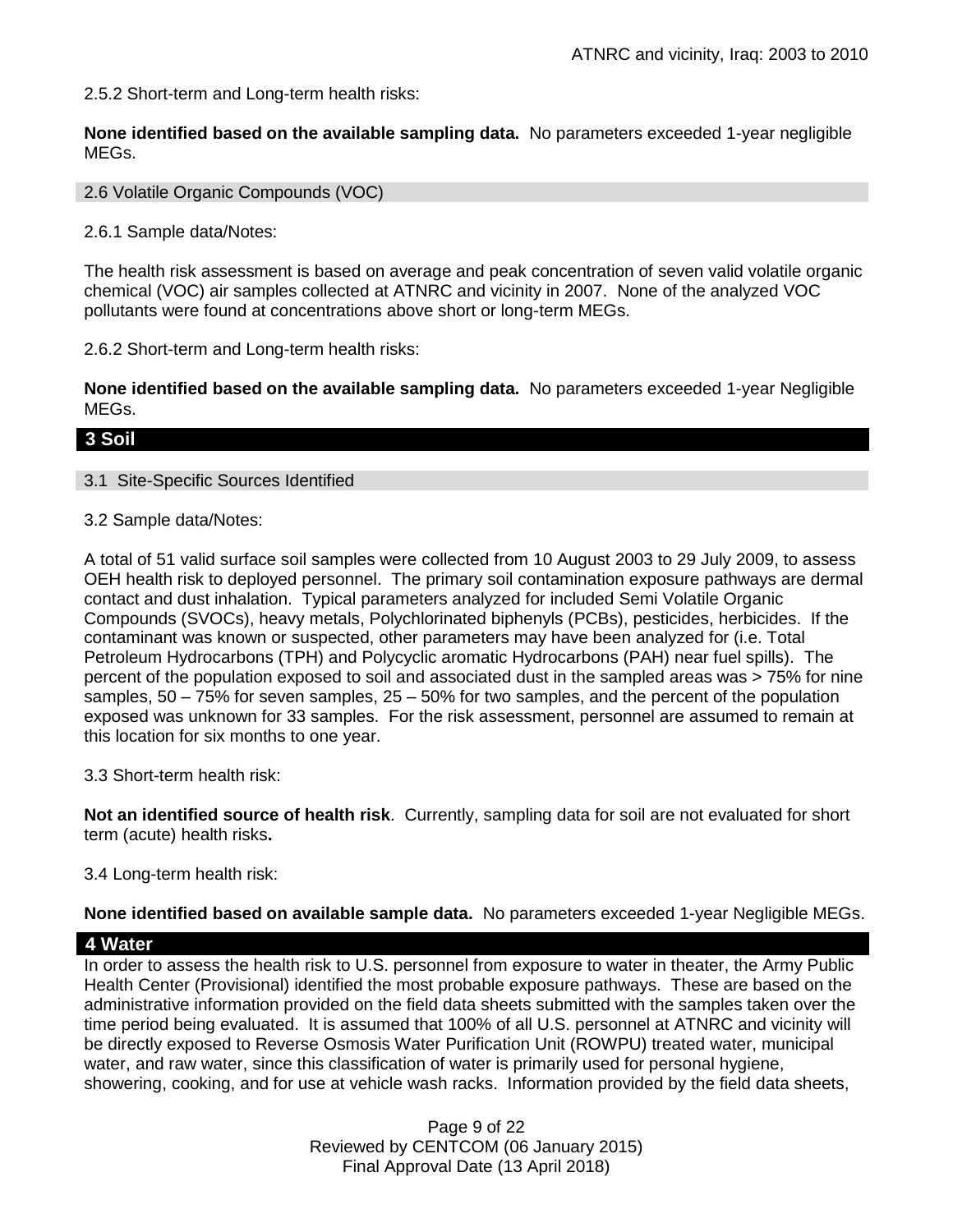indicated that bottled water was the only approved source of drinking water and no bottled water samples were collected. Therefore, drinking water was not assessed for potential health hazards.

#### 4.1 Non-Drinking Water

#### 4.1.1 Site-Specific Sources Identified

Although the primary route of exposure for most microorganisms is ingestion of contaminated water, dermal exposure to some microorganisms, chemicals, and biologicals may also cause adverse health effects. Complete exposure pathways would include drinking, brushing teeth, personal hygiene, cooking, providing medical and dental care using a contaminated water supply or during dermal contact at vehicle or aircraft wash racks.

#### 4.1.2 Sample data/Notes:

To assess the potential for adverse health effects to troops the following assumptions were made about dose and duration: All U.S. personnel at this location were expected to remain at this site for approximately one year. A conservative (protective) assumption is that personnel routinely consumed less than five liters per day (L/day) of non-drinking water for up to 365 days (1-year). It is further assumed that control measures and/or personal protective equipment were not used. A total of nine non-drinking water samples from 2004 to 2010 were evaluated for this health risk assessment.

#### 4.1.3 Short-term health risks:

Two samples collected in 2009 had an average concentrations of copper (0.25 milligrams per liter [mg/L]) that did not exceed the short-term nondrinking 14 day negligible MEG (0.35 mg/L) but the peak concentration of copper in the two samples (0.47 mg/L) exceeded the short-term nondrinking 14 day negligible MEG (0.35 mg/L). Monochloroacetic acid had a concentration (2.2 mg/L) from one sample in 2010 that exceeded the short-term nondrinking 14 day negligible MEG (0.7 mg/L). Concentrations for all other parameters were below the short-term nondrinking 14-day negligible MEG.

### **There were insufficient data with which to characterize short-term health risk from exposure to copper and monochloroacetic acid.**

### 4.1.4 Long-term health risks:

Haloacetic acids had a concentration (2.23 mg/L) from one sample in 2010 that exceeded the long-term nondrinking 1-year negligible MEG (0.42 mg/L). Monochloroacetic acid had a concentration (2.2 mg/L) from one sample in 2010 that exceeded the short-term nondrinking 1-year negligible MEG (0.7 mg/L). Average concentrations for all other parameters were below the long-term nondrinking 1-year negligible MEG.

#### **There were insufficient data with which to characterize long-term health risk from exposure to haloacetic acids and monochloroacetic acid.**

# **5 Military Unique**

#### 5.1 Chemical Biological, Radiological Nuclear (CBRN) Weapons

No specific hazard sources were documented in the Defense Occupational and Environmental Health Readiness System (DOEHRS), or the Military Environmental Surveillance Library (MESL) from the 10 August 2003 through 4 March 2010 timeframe.

> Page 10 of 22 Reviewed by CENTCOM (06 January 2015) Final Approval Date (13 April 2018)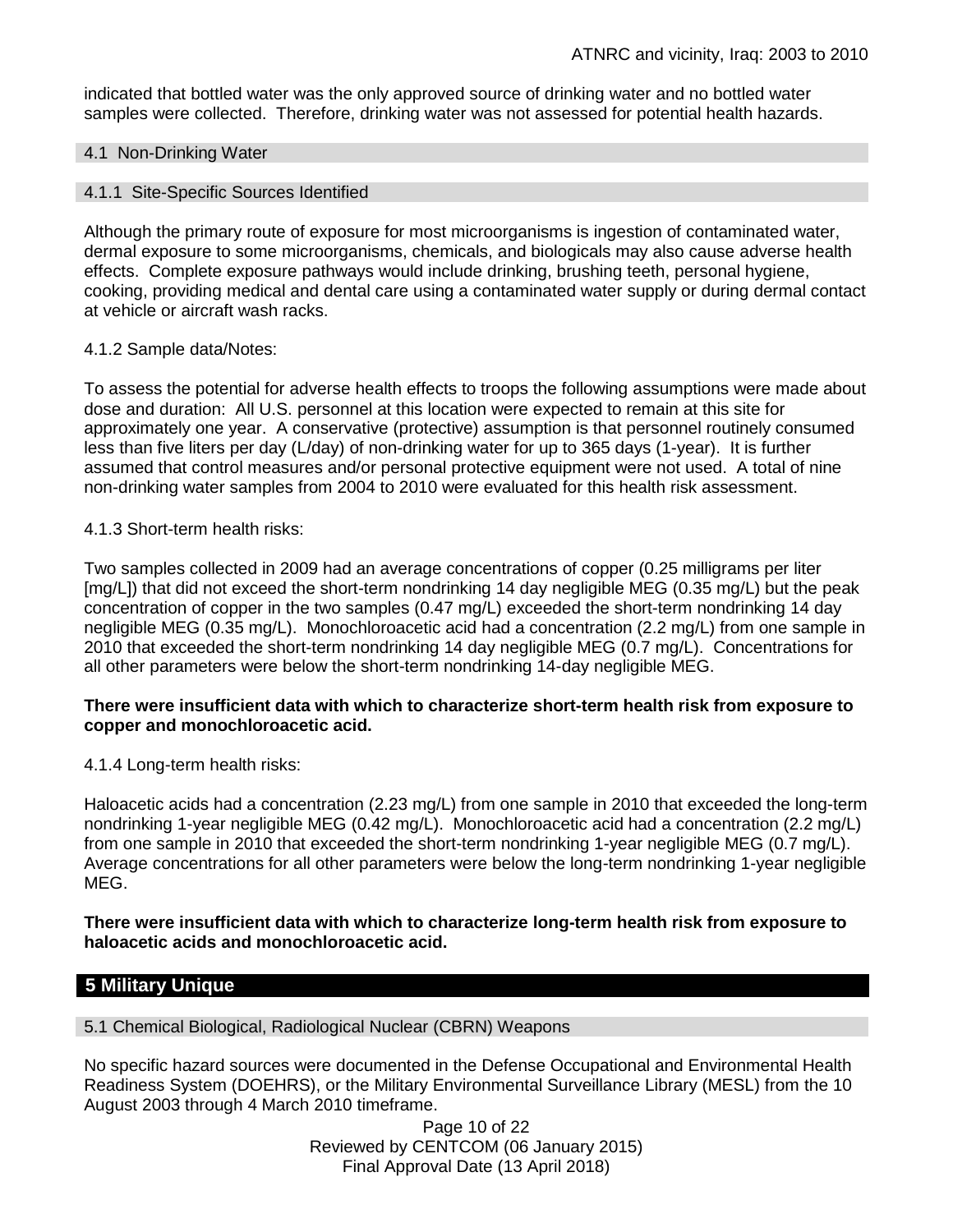#### 5.2 Depleted Uranium (DU)

There is no indication that DU was fired in the vicinity of ATNRC and no DU was measured in any environmental sample collected at ATNRC.

#### 5.3 Ionizing Radiation

#### 5.3.1 Background

In June 2003 the Center for Health Promotion and Preventive Medicine (CHPPM) investigated ATNRC in order to conduct an environmental health assessment of U.S. personnel who were posted in and around the ATNRC. CHPPM identified 21 areas with radioactive sources or radiological contamination. These areas included buildings used for radiological research and a nonfunctional nuclear reactor facilities.

5.3.2 Short-term and Long-term health risks:

**None identified based on available data.** The investigation identified no acute radiological hazards in areas that were occupied by U.S. Forces. No radioactive material, contamination, or hazards were identified in any areas occupied by U.S. Forces. No airborne radiological hazards were identified at the perimeter of the site. The CHPPM concluded that all ares of ATNRC were safe for continued occupation (Reference 8).

#### 5.4 Non-Ionizing Radiation

No specific hazard sources were documented in the DOEHRS or MESL from the 10 August 2003 through 4 March 2010 timeframe.

### **6 Endemic Disease**

This document lists the endemic diseases reported in the region, its specific health risks and severity and general health information about the diseases. USCENTCOM MOD 12 (Reference 9) lists deployment requirements, to include immunizations and chemoprophylaxis, in effect during the timeframe of this POEMS.

#### 6.1 Food borne and Waterborne Diseases

Food borne and waterborne diseases in the area are transmitted through the consumption of local food and water. Local unapproved food and water sources (including ice) are heavily contaminated with pathogenic bacteria, parasites, and viruses to which most U.S. Service Members have little or no natural immunity. Effective host nation disease surveillance does not exist within the country. Only a small fraction of diseases are identified or reported in host nation personnel. Diarrheal diseases are expected to temporarily incapacitate a very high percentage of U.S. personnel within days if local food, water, or ice is consumed. Hepatitis A and typhoid fever infections typically cause prolonged illness in a smaller percentage of unvaccinated personnel. Vaccinations are required for DOD personnel and contractors. In addition, although not specifically assessed in this document, significant outbreaks of viral gastroenteritis (e.g., norovirus) and food poisoning (e.g., *Bacillus cereus*, *Clostridium perfringens*, *Staphylococcus*) may occur. Key disease risks are summarized below:

Mitigation strategies were in place and included consuming food and water from approved sources, vaccinations (when available), frequent hand washing and general sanitation practices.

> Page 11 of 22 Reviewed by CENTCOM (06 January 2015) Final Approval Date (13 April 2018)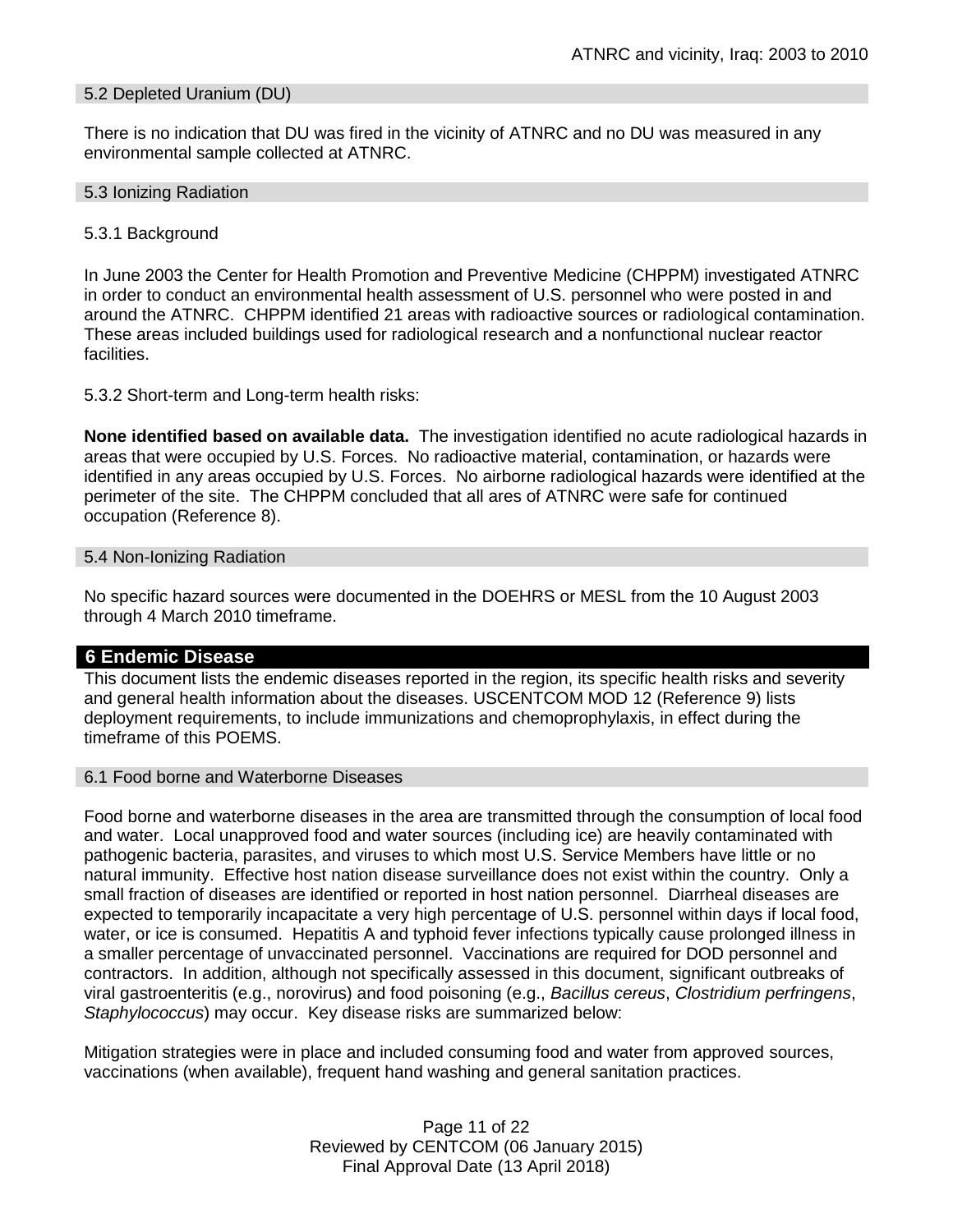# 6.1.1 Diarrheal diseases (bacteriological)

**High, mitigated to Low**: Diarrheal diseases are expected to temporarily incapacitate a very high percentage of personnel (potentially over 50% per month) within days if local food, water, or ice is consumed. Field conditions (including lack of hand washing and primitive sanitation) may facilitate person-to-person spread and epidemics. Typically mild disease treated in outpatient setting; recovery and return to duty in less than 72 hours with appropriate therapy. A small proportion of infections may require greater than 72 hours limited duty, or hospitalization.

# 6.1.2 Hepatitis A, typhoid/paratyphoid fever, and diarrhea-protozoal

**High, mitigated to Low**: Unmitigated health risk to U.S. personnel is High year round for hepatitis A and typhoid/paratyphoid fever, and Moderate for diarrhea-protozoal. Mitigation was in place to reduce the risks to Low. Hepatitis A, typhoid/paratyphoid fever, and diarrhea-protozoal disease may cause prolonged illness in a small percentage of personnel (less than 1% per month). Although much rarer, other potential diseases in this area that are also considered a Moderate risk include: hepatitis E, diarrhea-cholera, and brucellosis.

# 6.1.3 Short-term Health Risks:

**Low**: The overall unmitigated short-term risk associated with food borne and waterborne diseases are considered High (bacterial diarrhea, hepatitis A, typhoid/paratyphoid fever) to Moderate (diarrheacholera, diarrhea-protozoal, brucellosis) to Low (hepatitis E) if local food or water is consumed. Preventive Medicine measures reduced the risk to Low. Confidence in the health risk estimate was High.

6.1.4 Long-term Health Risks:

# **None identified based on available data.**

### 6.2 Arthropod Vector-Borne Diseases

During the warmer months, the climate and ecological habitat support populations of arthropod vectors, including mosquitoes, ticks, mites, and sandflies. Significant disease transmission is sustained countrywide, including urban areas. Mitigation strategies were in place and included proper wear of treated uniforms, application of repellent to exposed skin, and use of bed nets and chemoprophylaxis (when applicable). Additional methods included the use of pesticides, reduction of pest/breeding habitats, and engineering controls.

### 6.2.1 Malaria

**None to Low**: Indigenous transmission of malaria in Iraq was eliminated as of 2008 reducing risk among personnel exposed to mosquito bites to None. Prior to 2008 unmitigated risk was Low. Rare cases (less than 0.1% per month attack rate) could have occurred among personnel exposed to mosquito bites, primarily at night. Infection typically resulted in debilitating febrile illness typically requiring one to seven days of inpatient care, followed by return to duty..

### *6.2.2 Leishmaniasis*

**Moderate, mitigated to Low**: The disease risk is Moderate during the warmer months when sandflies are most prevalent, but reduced to Low with mitigation measures. Leishmaniasis is transmitted by sand flies. There are two forms of the disease; cutaneous (acute form) and visceral (a more latent form of

> Page 12 of 22 Reviewed by CENTCOM (06 January 2015) Final Approval Date (13 April 2018)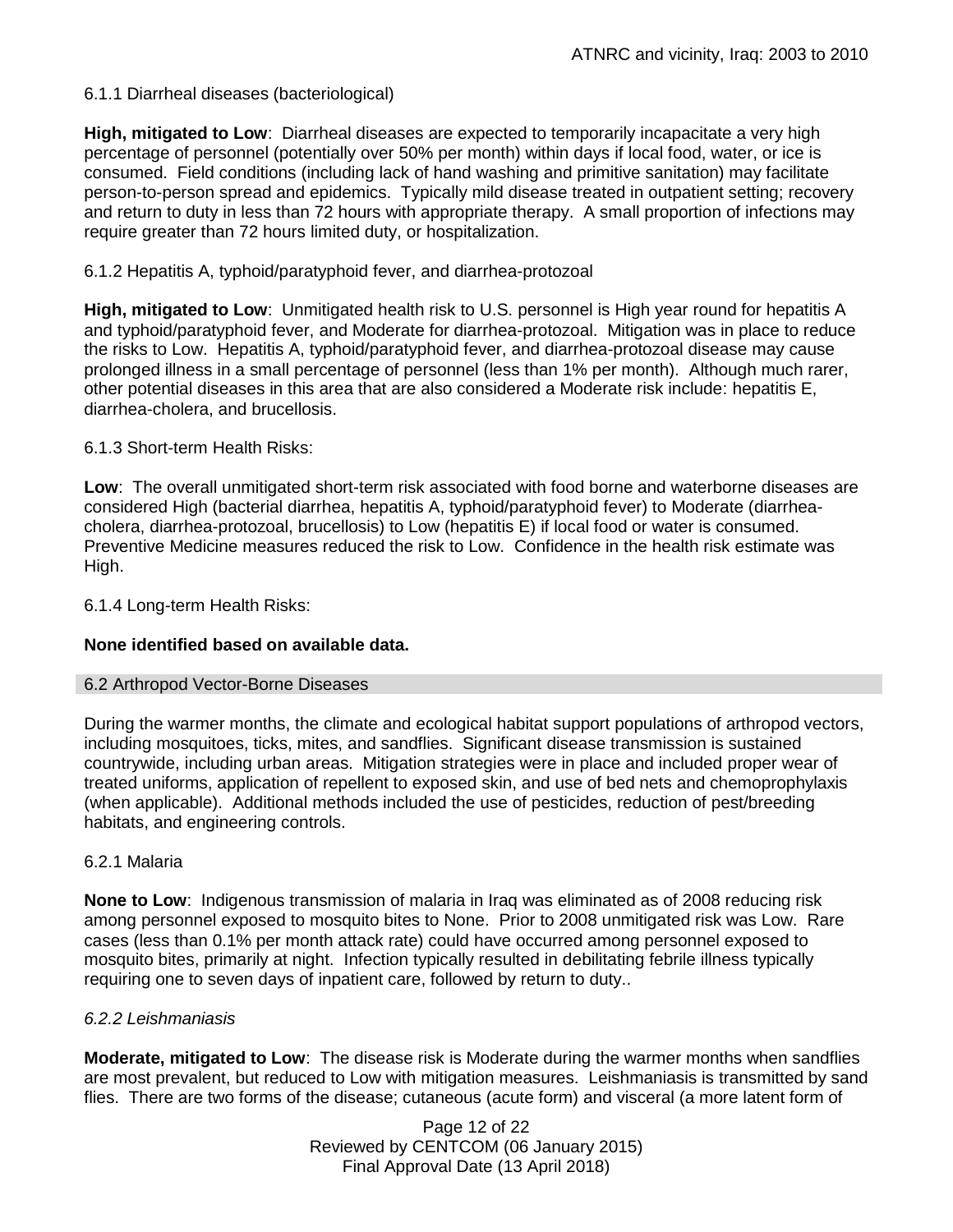the disease). The leishmaniasis parasites may survive for years in infected individuals and this infection may go unrecognized by physicians in the U.S. when infections become symptomatic years later. Cutaneous infection is unlikely to be debilitating, though lesions may be disfiguring. Visceral leishmaniasis disease can cause severe febrile illness which typically requires hospitalization with convalescence over seven days.

# 6.2.3 Crimean-Congo hemorrhagic fever

**Moderate, mitigated to Low**: Unmitigated risk is Moderate, but reduced to Low with mitigation measures. Crimean-Congo hemorrhagic fever occurs in rare cases (less than 0.1% per month attack rate in indigenous personnel) and is transmitted by tick bites or occupational contact with blood or secretions from infected animals. The disease typically requires intensive care with fatality rates from five to 50%.

# 6.2.4 Sandfly fever

**Moderate, mitigated to Low**: Sandfly fever has a Moderate risk with potential disease rates from 1% to 10% per month under worst case conditions. Mitigation measures reduced the risk to Low. The disease is transmitted by sandflies and occurs more commonly in children though adults are still at risk. Sandfly fever disease typically resulted in debilitating febrile illness requiring one to seven days of supportive care followed by return to duty.

# 6.2.5 Sindbis (and Sindbis-like viruses)

**Low**: Sindbis and sindbis-like viruses are maintained in a bird-mosquito cycle in rural areas and occasionally caused limited outbreaks among humans. The viruses are transmitted by a variety of *Culex* mosquito species found primarily in rural areas. A variety of bird species may serve as reservoir or amplifying hosts. Extremely rare cases (less than 0.01% per month attack rate) could have occurred seasonally (April - November). Debilitating febrile illness often accompanied by rash, typically requires one to seven days of supportive care; significant arthralgias may persist for several weeks or more in some cases. This disease is associated with a Low health risk estimate.

# 6.2.6 Rickettsioses, tickborne (spotted fever group)

**Low**: Rare cases (less than 0.1% per month) of rickettsioses disease are possible among personnel exposed to tick bites. Rickettsioses are transmitted by multiple species of hard ticks, including *Rhipicephalus* spp., which are associated with dogs. Other species of ticks, including *Ixodes* are also capable of transmitting rickettsial pathogens in this group. In addition to dogs, various rodents and other animals also may serve as reservoirs. Ticks are most prevalent from April through November. Incidents can result in debilitating febrile illness, which may require one to seven days of supportive care followed by return to duty. The health risk of rickettsial disease is Low.

### 6.2.7 Typhus-murine (fleaborne)

**Low**: Typhus-murine has a Low risk estimate and is assessed as present, but at unknown levels. Rare cases are possible among personnel exposed to rodents (particularly rats) and flea bites. Incidents may result in debilitating febrile illness typically requiring one to seven days of supportive care followed by return to duty.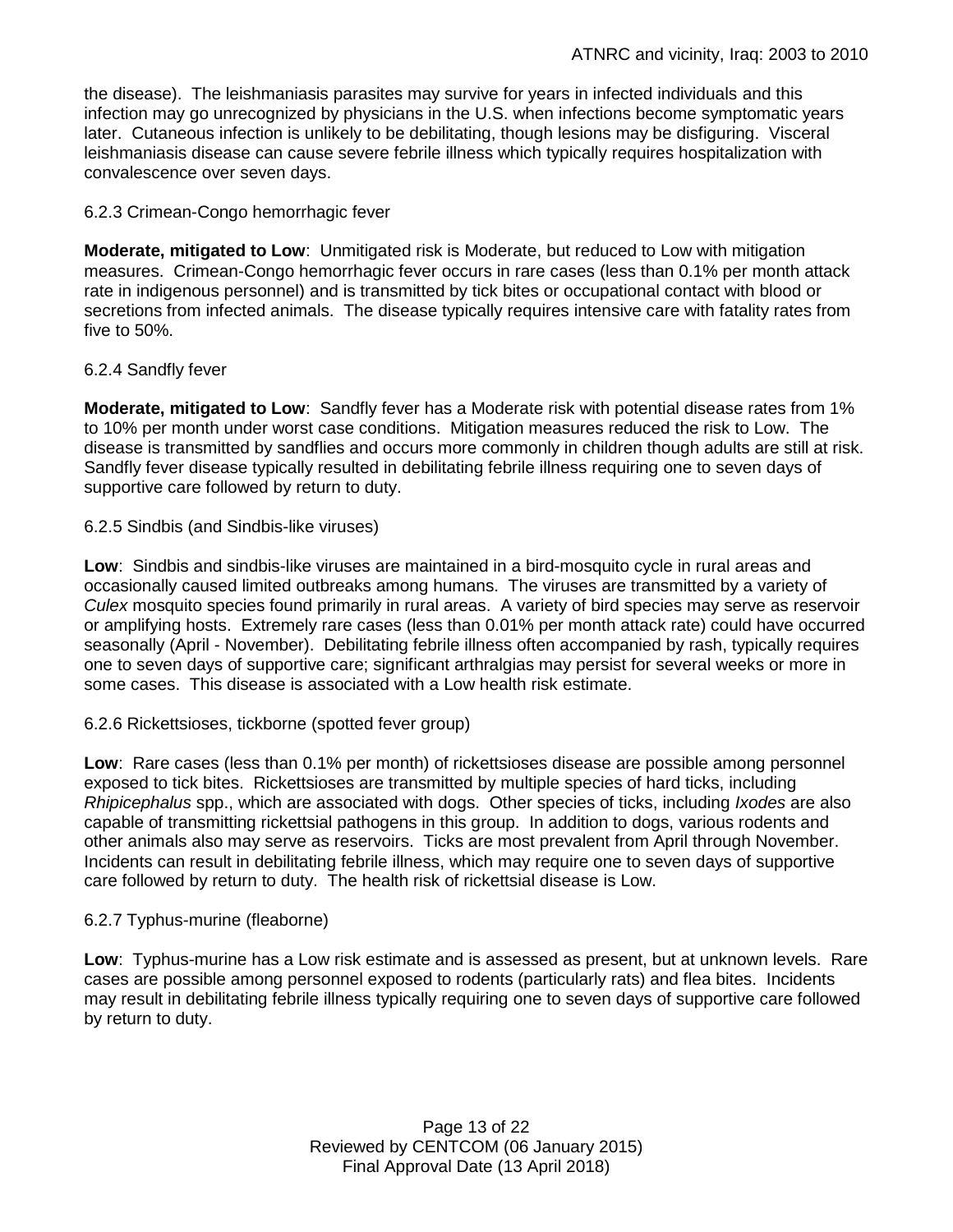## 6.2.8 West Nile fever

**Low**: West Nile fever is present. The disease is maintained by the bird population and transmitted to humans via mosquito vector. Typically, infections in young, healthy adults were asymptomatic although fever, headache, tiredness, body aches (occasionally with a skin rash on trunk of body), and swollen lymph glands can occurred. This disease is associated with a Low risk estimate.

# 6.2.9 Short -term health risks:

**Low:** The unmitigated risk is Moderate for leishmaniasis - cutaneous (acute), Crimean-Congo hemorrhagic fever, and sandfly fever; Low for sindbis, rickettsioses-tickborne*,* typhus-fleaborne, malaria, and West Nile fever. No hazard from malaria (2008 - 2011). Risk is reduced to Low by proper wear of the uniform and application of repellent to exposed skin. Confidence in the risk estimate is High.

# 6.2.10 Long -term health risks:

**Low:** The unmitigated risk is Moderate for leishmaniasis-visceral (chronic). Risk is reduced to Low by proper wear of the uniform and application of repellent to exposed skin. Confidence in the risk estimate is High.

### 6.3 Water Contact Diseases

Tactical operations or recreational activities that involve extensive contact with surface water such as lakes, streams, rivers, or flooded fields may result in significant exposure to leptospirosis and schistosomiasis. Arid portions of Iraq without permanent or persistent bodies of surface water do not support transmission of leptospirosis or schistosomiasis. Risk was restricted primarily to areas along rivers and lakes. These diseases can debilitate personnel for up to a week or more. Leptospirosis risk typically increases during flooding. In addition, although not specifically assessed in this document, bodies of surface water are likely to be contaminated with human and animal waste. Activities such as wading or swimming may result in exposure to enteric diseases including diarrhea and hepatitis via incidental ingestion of water. Prolonged water contact also may lead to the development of a variety of potentially debilitating skin conditions including bacterial or fungal dermatitis. Mitigation strategies were in place and included avoiding water contact and recreational water activities, proper wear of uniform (especially footwear), and protective coverings for cuts/abraded skin.

### 6.3.1 Leptospirosis

**Moderate, mitigated to Low**: Human infections occur seasonally (typically April through November) through exposure to water or soil contaminated by infected animals and is associated with wading, and swimming in contaminated, untreated open water. The occurrence of flooding after heavy rainfall facilitates the spread of the organism because as water saturates the environment leptospirosis present in the soil passes directly into surface waters. Leptospirosis can enter the body through cut or abraded skin, mucous membranes, and conjunctivae. Infection may also occur from ingestion of contaminated water. The acute, generalized illness associated with infection may mimic other tropical diseases (for example, dengue fever, malaria, and typhus), and common symptoms include fever, chills, myalgia, nausea, diarrhea, cough, and conjunctival suffusion. Manifestations of severe disease can include jaundice, renal failure, hemorrhage, pneumonitis, and hemodynamic collapse. Recreational activities involving extensive water contact may result in personnel being temporarily debilitated with leptospirosis. This disease is associated with a Moderate health risk estimate.

> Page 14 of 22 Reviewed by CENTCOM (06 January 2015) Final Approval Date (13 April 2018)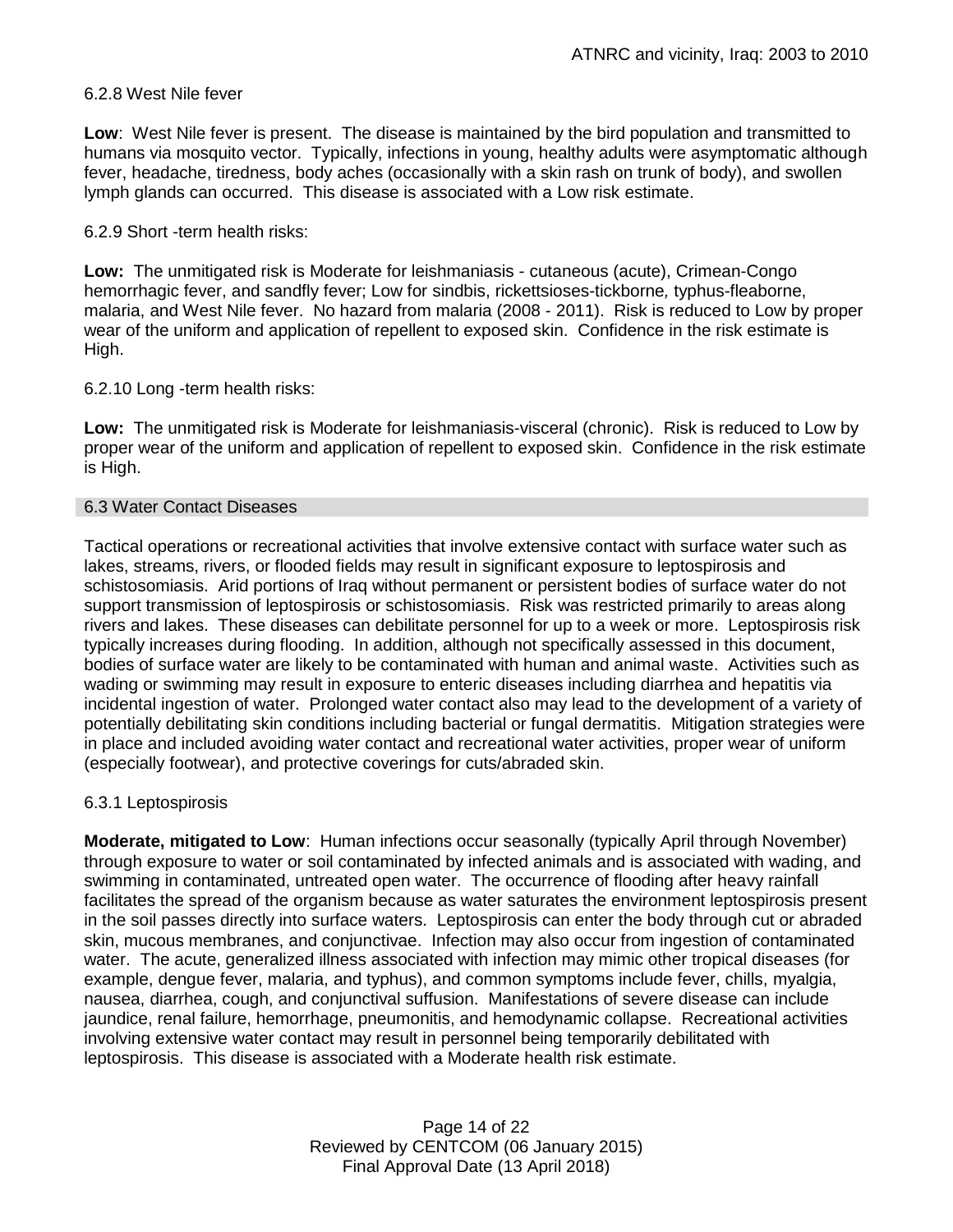# 6.3.2 Schistosomiasis

**Moderate, mitigated to Low**: Humans are the principal reservoir for schistosomes; humans shed schistosome eggs in urine or feces. Animals such as cattle and water buffalo may also be significant reservoirs. Rare cases (less than 0.1% per month attack rate) may occur seasonally (typically April through November) among personnel wading or swimming in lakes, streams, or irrigated fields which were frequently contaminated with human and animal waste containing schistosome eggs. In groups with prolonged exposure to heavily contaminated foci, attack rates may exceed 10%. Exceptionally heavy concentrations of schistosomes may have occurred in discrete foci, which would have been difficult to distinguish from less contaminated areas. In non-immune personnel exposed to such foci, rates of acute schistosomiasis may be over 50%. Mild infections are generally asymptomatic. In very heavy acute infections, a febrile illness (acute schistosomiasis) may occur, especially with *Schistosoma japonicum* and *S. mansoni*, requiring hospitalization and convalescence over seven days. This disease is associated with a Moderate health risk estimate.

# 6.3.3 Short -term health risks:

**Low:** Unmitigated Health risk of schistosomiasis and leptospirosis is Moderate during warmer months. Mitigation measures reduce the risk to Low. Confidence in the health risk estimate is High.

6.3.4 Long -term health risks:

# **None identified based on available data.**

#### 6.4 Respiratory Diseases

Although not specifically assessed in this document, deployed U.S. forces may be exposed to a wide variety of common respiratory infections in the local population. These include influenza, pertussis, viral upper respiratory infections, viral and bacterial pneumonia, and others. The U.S. military populations living in close-quarter conditions are at risk for substantial person-to-person spread of respiratory pathogens. Influenza is of particular concern because of its ability to debilitate large numbers of unvaccinated personnel for several days. Mitigation strategies were in place and included routine medical screenings, vaccination, enforcing minimum space allocation in housing units, implementing head-to-toe sleeping in crowded housing units, implementation of proper Personal Protective Equipment (PPE) when necessary for healthcare providers and detention facility personnel.

# 6.4.1 Tuberculosis (TB)

**Moderate, mitigated to Low:** Potential health risk to U.S. personnel is Moderate, mitigated to Low, year round. Transmission typically requires close and prolonged contact with an active case of pulmonary or laryngeal TB, although it also can occur with more incidental contact. The Army Surgeon General has defined increased risk in deployed Soldiers as indoor exposure to locals or third country nationals of greater than one hour per week in a highly endemic active TB region.

### 6.4.2 Meningococcal meningitis

**Low:** Meningococcal meningitis poses a Low risk and is transmitted from person to person through droplets of respiratory or throat secretions. Close and prolonged contact facilitates the spread of this disease. Meningococcal meningitis is potentially a very severe disease typically requiring intensive care; fatalities may occur in five to 15% of cases.

> Page 15 of 22 Reviewed by CENTCOM (06 January 2015) Final Approval Date (13 April 2018)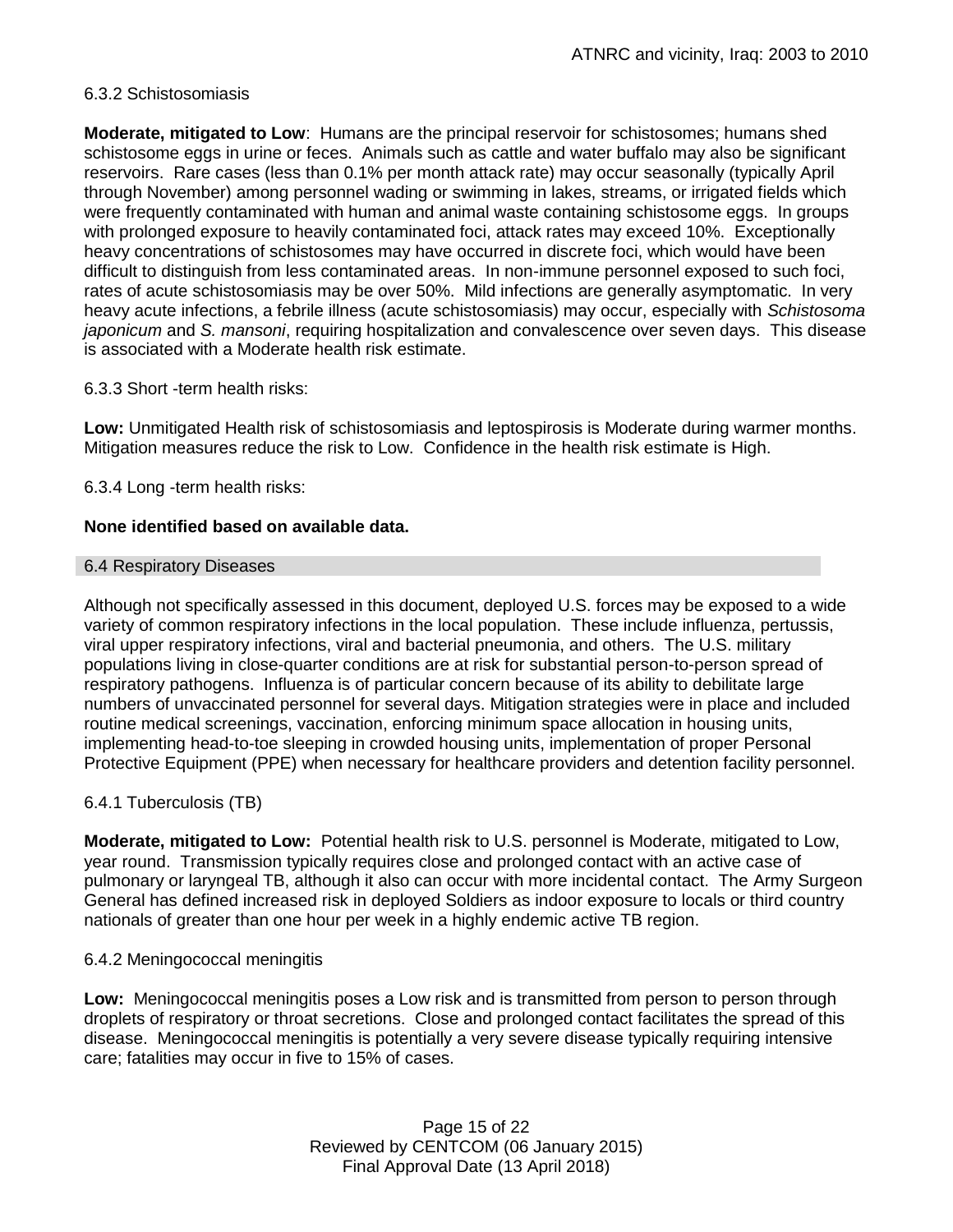# 6.4.3 Short-term health risks:

**Low:** Moderate (TB) to Low (for meningococcal meningitis). Overall risk was reduced to Low with mitigation measures. Confidence in the health risk estimate is High.

6.4.4 Long-term health risks:

**None identified based on available data.** Tuberculosis is evaluated as part of the Post Deployment Health Assessment (PDHA). A TB skin test is required post-deployment if potentially exposed and is based upon individual service policies.

#### 6.5 Animal-Contact Diseases

### 6.5.1 Rabies

**Moderate, mitigated to Low:** Rabies posed a year-round Moderate risk. Occurrence in local animals was well above U.S. levels due to the lack of organized control programs. Dogs were the primary reservoir of rabies in Iraq, and a frequent source of human exposure. In June 2008, the New Jersey Health department in The United States reported a confirmed case of rabies in a mixed-breed dog recently imported from Iraq. Rabies is transmitted by exposure to the virus-laden saliva of an infected animal, typically through bites, but could occur from scratches contaminated with the saliva. No cases of rabies acquired in Iraq have been identified in U.S. Service Members to date. The vast majority (>99%) of persons who develop rabies disease will do so within a year after a risk exposure, there have been rare reports of individuals presenting with rabies disease up to six years or more after their last known risk exposure. Mitigation strategies included command emphasis of CENTCOM GO 1B, reduction of animal habitats, active pest management programs, and timely treatment of feral animal scratches/bites.

### 6.5.2 Anthrax

**Low:** Anthrax cases are rare in indigenous personnel, and pose a Low risk to U.S. personnel. Anthrax is a naturally occurring infection; cutaneous anthrax is transmitted by direct contact with infected animals or carcasses, including hides. Eating undercooked infected meat may result in contracting gastrointestinal anthrax. Pulmonary anthrax is contracted through inhalation of spores and is extremely rare. Mitigation measures included consuming approved food sources, proper food preparation and cooking temperatures, avoidance of animals and farms, dust abatement when working in these areas, vaccinations, and proper PPE for personnel working with animals.

### 6.5.3 Q-Fever

**Moderate, mitigated to Low:** Potential health risk to U.S. personnel is Moderate, but mitigated to Low, year round. Rare cases are possible among personnel exposed to aerosols from infected animals, with clusters of cases possible in some situations. Significant outbreaks (affecting 1-50%) can occur in personnel with heavy exposure to barnyards or other areas where animals are kept. Unpasteurized milk may also transmit infection. The primary route of exposure is respiratory, with an infectious dose as low as a single organism. Incidence could result in debilitating febrile illness, sometimes presenting as pneumonia, typically requiring one to seven days of inpatient care followed by return to duty. Mitigation strategies in place as listed in paragraph 6.5.2 except for vaccinations.

> Page 16 of 22 Reviewed by CENTCOM (06 January 2015) Final Approval Date (13 April 2018)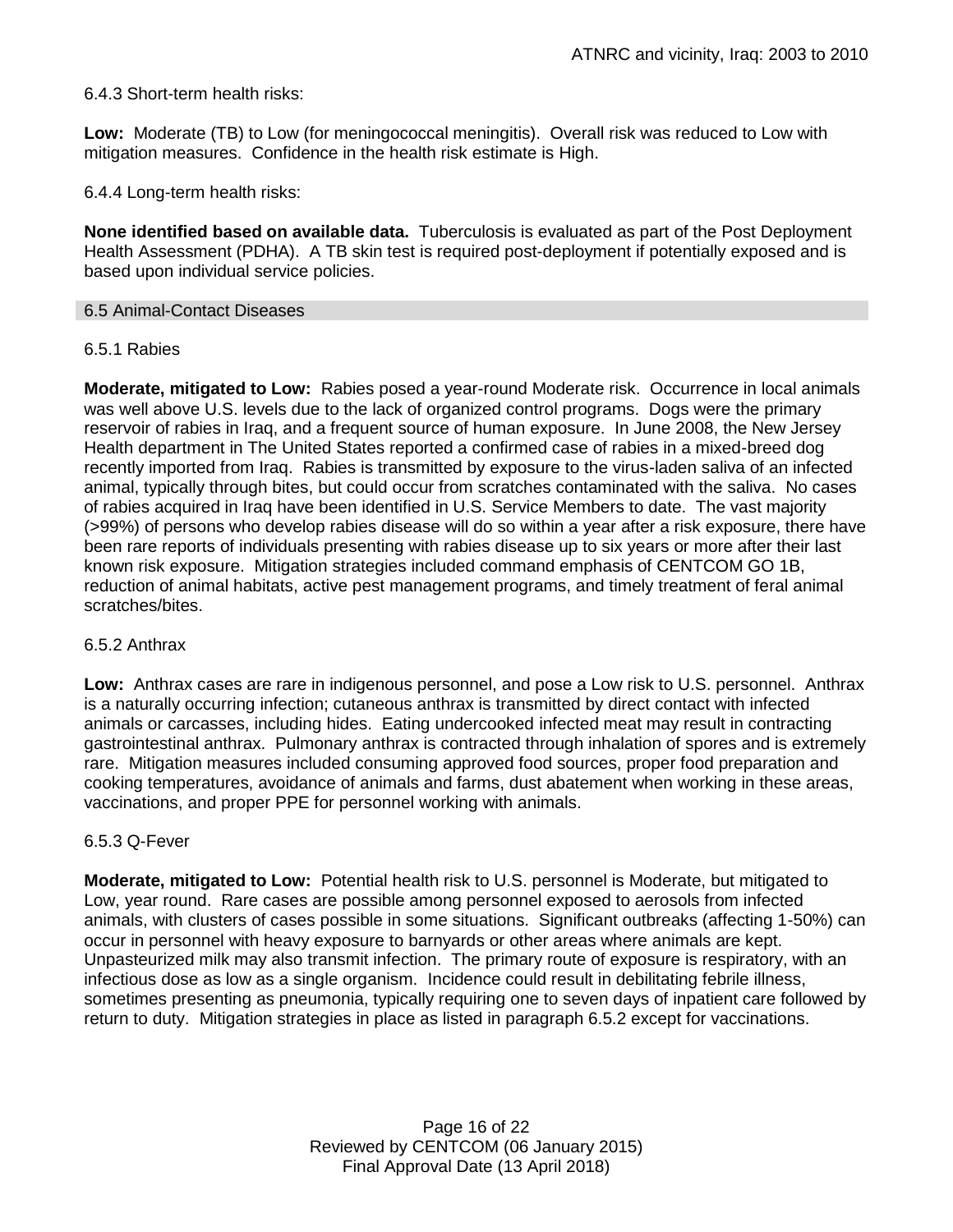# 6.5.4 H5N1 avian influenza

**Low:** Potential health risk to U.S. personnel is Low. Although H5N1 avian influenza (AI) is easily transmitted among birds, bird-to-human transmission is extremely inefficient. Human-to-human transmission appears to be exceedingly rare, even with relatively close contact. Extremely rare cases (less than 0.01% per month attack rate) could occur. Incidence could result in very severe illness with fatality rate higher than 50 percent in symptomatic cases. Mitigation strategies included avoidance of birds/poultry and proper cooking temperatures for poultry products.

# 6.5.5 Short-term health risks:

**Low:** The short-term unmitigated risk is Moderate for rabies, and Q-fever, to Low for anthrax, and H5N1 avian influenza. Mitigation measures reduced the overall risk to Low.Confidence in risk estimate is High.

6.5.6 Long-term health risks:

**Low:** A Low long-term risk exists for rabies because, in rare cases, the incubation period for rabies can be several years.

### **7 Venomous Animal/Insect**

All information was taken directly from the Clinical Toxinology Resources web site from the University of Adelaide, Australia (Reference 10). The species listed below have home ranges that overlap the location of ATNRC and vicinity, and may present a health risk if they are encountered by personnel. See Section 9 for more information about pesticides and pest control measures.

### 7.1 Spiders

 *Latrodectus pallidus*: Clinical effects uncertain, but related to medically important species, therefore major envenoming cannot be excluded.

# 7.2 Scorpions

 *Androctonus crassicauda* (black scorpion):Severe envenoming possible and potentially lethal, however most stings cause only severe local pain.

 *Buthacus leptochelys*, *Buthacus macrocentrus*, *Compsobuthus matthiesseni*, *Compsobuthus werneri, Orthochirus iraqus*, and *Orthochirus scrobiculosus*: Clinical effects unknown; there are a number of dangerous Buthid scorpions, but there are also some known to cause minimal effects only. Without clinical data it is unclear where this species fits within that spectrum.

*Hemiscorpius lepturus*: Severe envenoming possible, potentially lethal.

 *Hottentotta saulcyi*, *Hottentotta scaber*, and *Hottentotta schach*: Moderate envenoming possible but unlikely to prove lethal.

### 7.3 Snakes

*Cerastes gasperettii*: Potentially lethal envenoming, though unlikely.

Page 17 of 22 Reviewed by CENTCOM (06 January 2015) Final Approval Date (13 April 2018)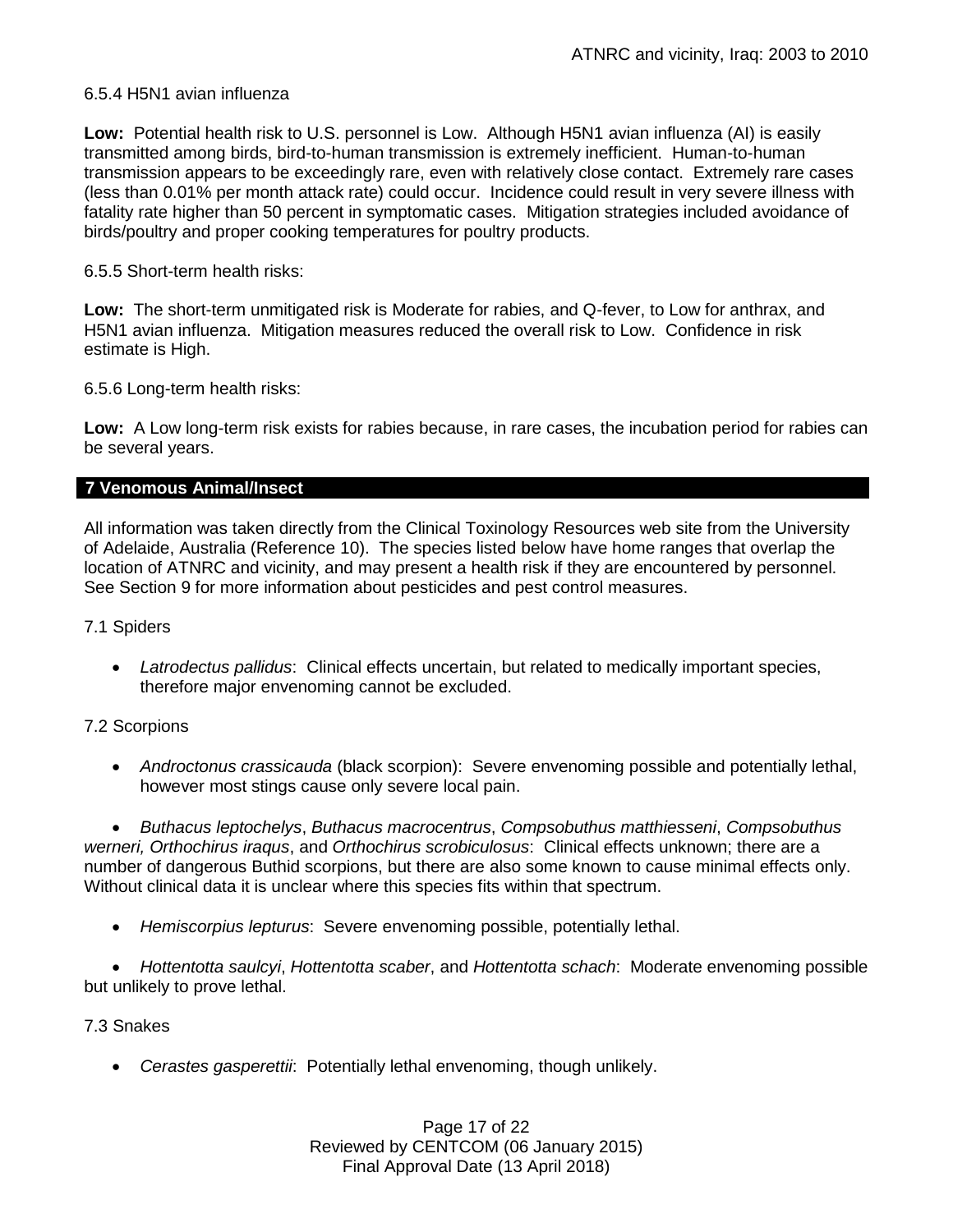*Hemorrhois ravergieri*, *Malpolon monspessulanus*, *Psammophis schokari*, and *Pseudocyclophis persicus*: Clinical effects unknown, but unlikely to cause significant envenoming.

 *Macrovipera lebetina* subspecies e*uphratica* and subspecies *obtusa,and Vipera albicornuta*: Severe envenoming possible, potentially lethal.

 *Platyceps rhodorachis* and *Psammophis lineolatus*: Mild envenoming only, not likely to prove lethal.

 *Walterinnesia aegyptia*: Clinical effects unknown, but potentially lethal envenoming, though unlikely, cannot be excluded.

*7.4* Short-term health risk:

**Low:** If encountered, effects of venom vary with species from mild envenoming (e.g., *P. rhodorachis*) to potentially lethal effects (e.g., *C. gasperettii*). See effects of venom above. Mitigation strategies included avoiding contact, proper wear of uniform (especially footwear), and timely medical treatment. Confidence in the health risk estimate is Low (Reference 11, Table 3-6).

7.5 Long-term health risk:

# **None identified.**

# **8 Heat/Cold Stress**

# 8.1 Heat

The average monthly mean temperature in summer (June - September) was 112 °F based on historical climatological data. The health risk of heat stress/injury based on temperatures alone is Low (< 78 °F) from November to March, High (82-87.9°F) in April, and Extremely High (≥ 88°F) from May to October. However, work intensity and clothing/equipment worn pose greater health risk of heat stress/injury than environmental factors alone (Reference 12). Managing risk of hot weather operations included monitoring work/rest periods, proper hydration, and taking individual risk factors (e.g., acclimation, weight, and physical conditioning) into consideration. Risk of heat stress/injury was reduced with preventive measures

# 8.1.1 Short-term health risk:

**Low to Extremely High, mitigated to Low:** Risk of heat injury in unacclimatized or susceptible populations (older, previous history of heat injury, poor physical condition, underlying medical/health conditions), and those under operational constraints (equipment, PPE, vehicles) is Extremely High from May to October, High in April, and Low from November to March. The risk of heat injury was reduced to Low through preventive measures such as work/rest cycles, proper hydration and nutrition, and monitoring WBGT. Confidence in the health risk estimate is Low (Reference 11, Table 3-6).

### 8.1.2 Long-term health risk:

**Low:** The long-term risk is Low. However, the risk may be greater for certain susceptible persons– those older (i.e., greater than 45 years), in lesser physical shape, or with underlying medical/health conditions. Long-term health implications from heat injuries are rare but may occur, especially from more serious injuries such as heat stroke. It is possible that high heat in conjunction with various

> Page 18 of 22 Reviewed by CENTCOM (06 January 2015) Final Approval Date (13 April 2018)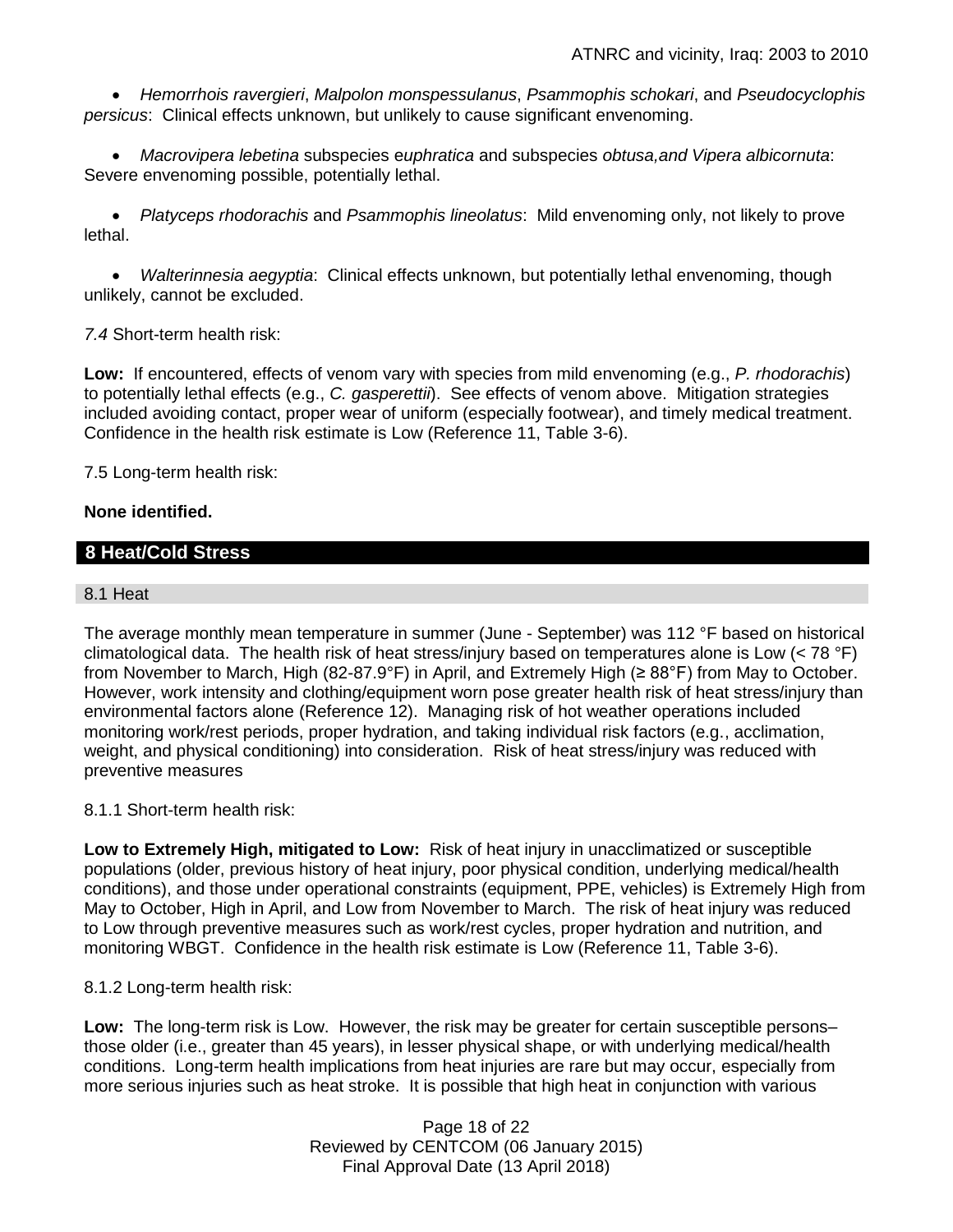chemical exposures may increase long-term health risks, though specific scientific evidence is not conclusive. Confidence in these risk estimates is medium (Reference 11, Table 3-6).

#### 8.2 Cold

8.2.1 Short-term health risks:

Winter (December to March) temperatures range from 41.2 °F to 49.3 °F based on historical climatological data. Because even on warm days a significant drop in temperature after sunset by as much as 40 °F can occur, there is a risk of cold stress/injury from November to April. The risk assessment for Non-Freezing Cold Injuries (NFCI), such as chilblain, trench foot, and hypothermia, is Low based on historical temperature and precipitation data. Frostbite is unlikely to occur because temperatures rarely drop below freezing. However, personnel may encounter significantly lower temperatures during field operations at higher altitudes. As with heat stress/injuries, cold stress/injuries are largely dependent on operational and individual factors instead of environmental factors alone.

**Low:** The health risk of cold injury is Low. Confidence in the health risk estimate is medium.

8.1.2 Long-term health risk:

**Low:** The health risk of cold injury is Low. Confidence in the health risk estimate is High

# **9 Noise**

### 9.1 Continuous

Generators located beside the ROWPU on COP Cashe South produced noise above 85 decibels. Sound barriers and personnal protective equipment were not implemented for Soliders in the area (Reference 13). No specific continuous noise hazard sources were documented in the DOEHRS or MESL from the 10 August 2003 through 4 March 2010 timeframe for other locations.

9.1.1 Short and long-term health risks:

**Moderate: The health risk of continuous noise exposure without mitigation is Moderate.** Over time frequent exposure to the level of noise produced by the generators at COP Cashe South could cause permanent hearing loss.

#### 9.2 Impulse

No specific hazard sources were documented in the DOEHRS or MESL from the 10 August 2003 through 4 March 2010 timeframe.

9.2.1 Short-term and Long-term health risks:

### **Not evaluated**.

# **10 Unique Incidents/Concerns**

#### 10.1 Potential environmental contamination sources

DoD personnel are exposed to various chemical, physical, ergonomic, and biological hazards in the course of performing their mission. These types of hazards depend on the mission of the unit and the

Page 19 of 22 Reviewed by CENTCOM (06 January 2015) Final Approval Date (13 April 2018)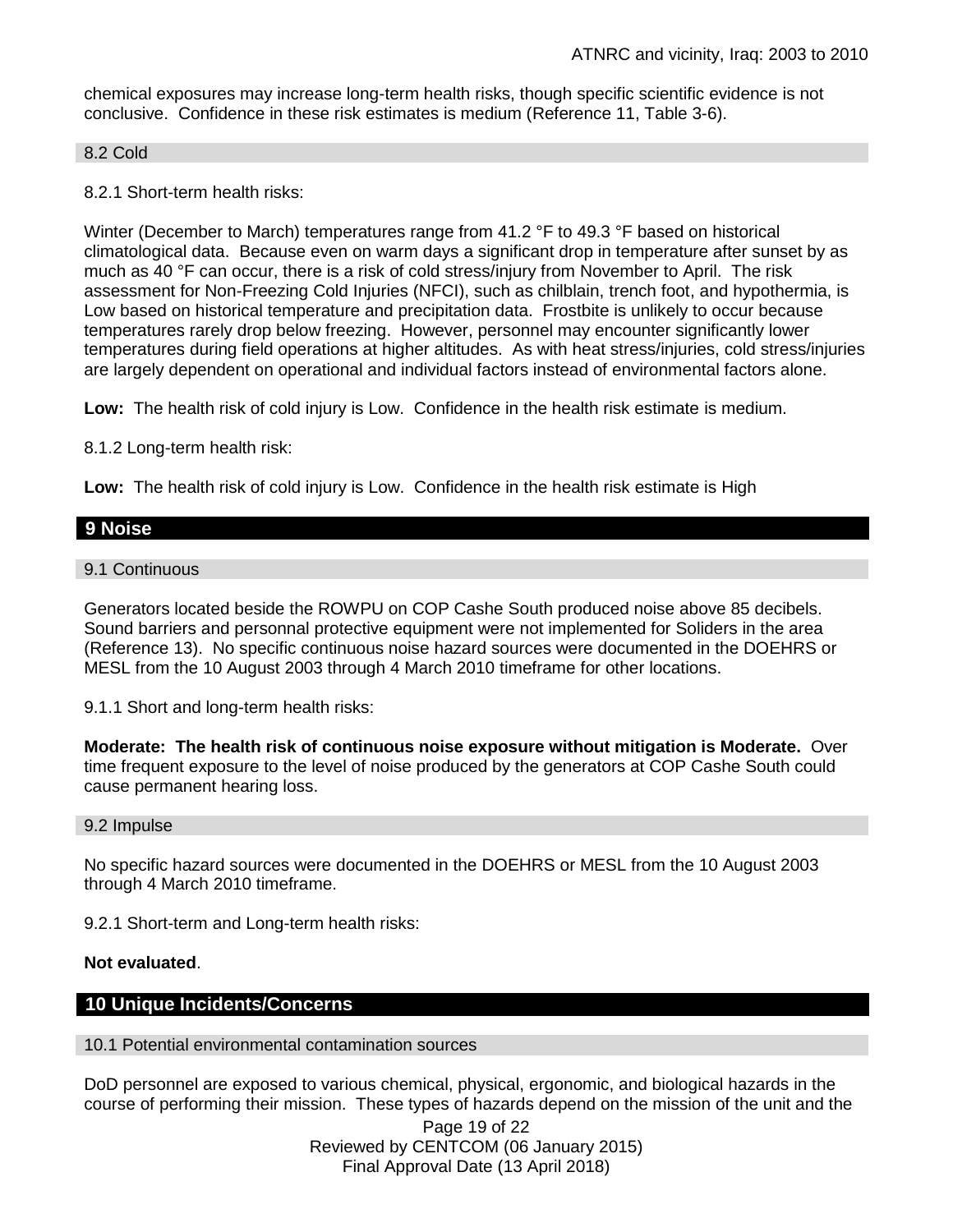operations and tasks which the personnel are required to perform to complete their mission. The health risk associated with these hazards depends on a number of elements including what materials are used, how long the exposure last, what is done to the material, the environment where the task or operation is performed, and what controls are used. The hazards can include exposures to heavy metal particulates (e.g., lead, cadmium, manganese, chromium, and iron oxide), solvents, fuels, oils, and gases (e.g., carbon monoxide, carbon dioxide, oxides of nitrogen, and oxides of sulfur). Most of these exposures occur when performing maintenance task such as painting, grinding, welding, engine repair, or movement through contaminated areas. Exposures to these occupational hazards can occur through inhalation (air), skin contact, or ingestion; however exposures through air are generally associated with the highest health risk.

### 10.2 Waste Sites/Waste Disposal

Solid waste, waste water, and regulated medical waste were collected from COP Cashe South and transported off the COP (Reference 13). A burn pit was located on PB Red for the disposal of solid waste.

### 10.3 Fuel/petroleum products/industrial chemical spills

No specific hazard sources were documented in the DOEHRS or MESL from the 10 August 2003 through 4 March 2010 timeframe.

### 10.4 Pesticides/Pest Control:

The health risk of exposure to pesticide residues is considered within the framework of typical residential exposure scenarios, based on the types of equipment, techniques, and pesticide products that have been employed, such as enclosed bait stations for rodenticides, various handheld equipment for spot treatments of insecticides and herbicides, and a number of ready-to-use (RTU) methods such as aerosol cans and baits. Use of pesticides generally involved selection of compounds with low mammalian toxicity and short-term residual using pinpoint rather than broadcast application techniques. No specific hazard sources were documented in the DOEHRS or MESL from the 10 August 2003 through 4 March 2010 timeframe.

### 10.5 Asbestos

No specific hazard sources were documented in the DOEHRS or MESL from the 10 August 2003 through 4 March 2010 timeframe.

### 10.6 Lead Based Paint

No specific hazard sources were documented in the DOEHRS or MESL from the 10 August 2003 through 4 March 2010 timeframe.

#### 10.7 Burn Pit

While not specific to ATNRC and vicinity, the consolidated epidemiological and environmental sampling and studies on burn pits that have been conducted as of the date of this publication have been unable to determine whether an association does or does not exist between exposures to emissions from the burn pits and long-term health effects (Reference 14). The committee's review of the literature and the data suggests that service in Iraq or Afghanistan (i.e., a broader consideration of air pollution than exposure only to burn pit emissions) may be associated with long-term health effects, particularly in susceptible (e.g., those who have asthma) or highly exposed subpopulations, such as those who

> Page 20 of 22 Reviewed by CENTCOM (06 January 2015) Final Approval Date (13 April 2018)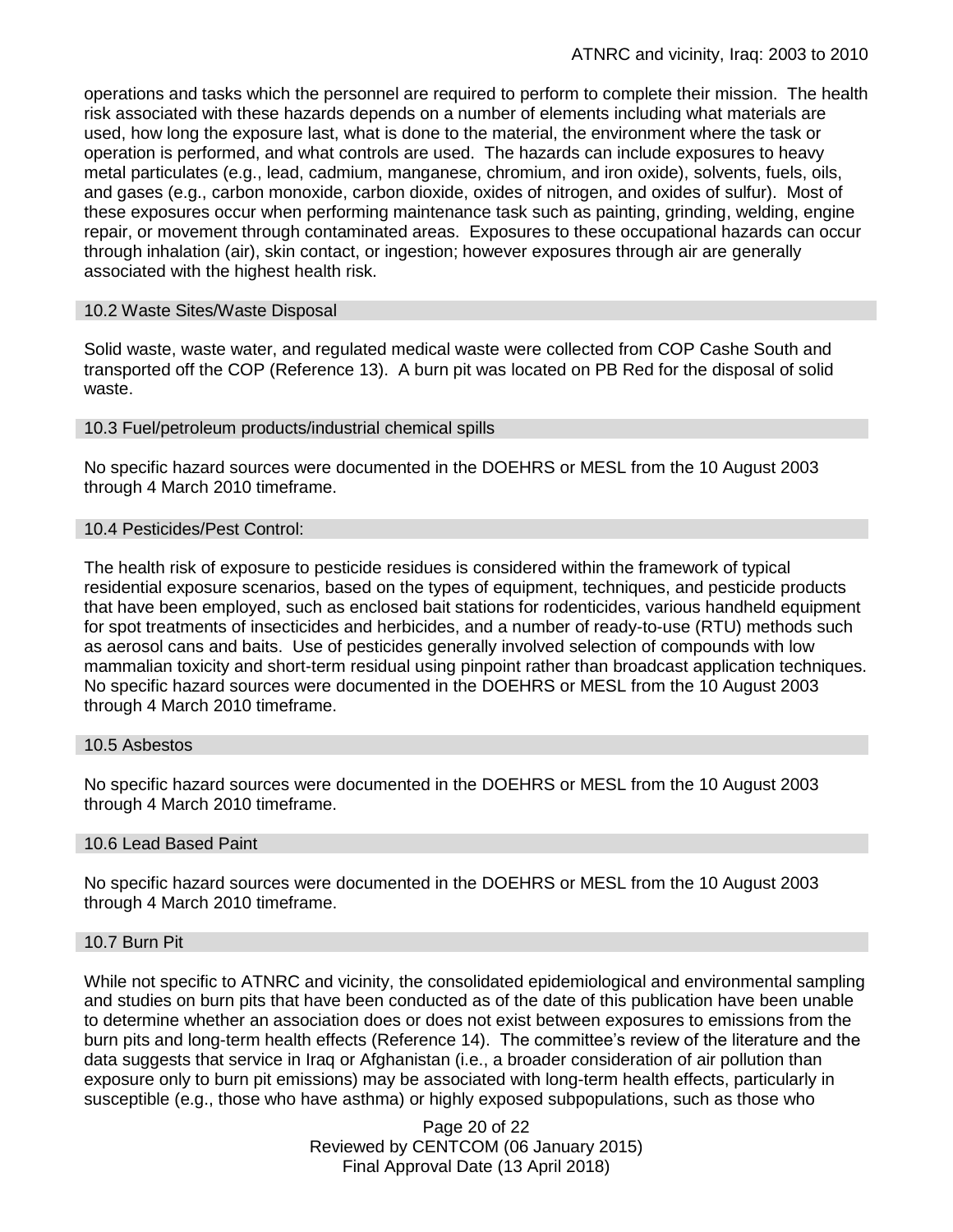worked at the burn pit. Such health effects would be due mainly to high ambient concentrations of PM from both natural and anthropogenic sources, including military sources. If that broader exposure to air pollution turns out to be relevant, potentially related health effects of concern are respiratory and cardiovascular effects and cancer. Susceptibility to the PM health effects could be exacerbated by other exposures, such as stress, smoking, local climatic conditions, and co-exposures to other chemicals that affect the same biologic or chemical processes. Individually, the chemicals measured at burn pit sites in the study were generally below concentrations of health concern for general populations in the United States. However, the possibility of exposure to mixtures of the chemicals raises the potential for health outcomes associated with cumulative exposure to combinations of the constituents of burn pit emissions and emissions from other sources. A burn pit located on PB Red was used for burning waste. Waste was collected and removed from COP Cashe South. It is unknown whether burn pits were present at COP Dolby or Joint Security Station (JSS) Zubaida. None of the ambient air samples that were collected from 2007 to 2010 were associated with burn pits.

# **11 References**

- 1. Casarett and Doull's Toxicology: the Basic Science of Poisons, Chapter 2- Principles of Toxicology; Fifth Edition, McGraw Hill, New York.
- 2. Defense Occupational and Environmental Health Readiness System (referred to as the DOEHRS-IH, EH Business Area) at https://doehrs-ih.csd.disa.mil/Doehrs/. Department of Defense (DoD) Instruction 6490.03, *Deployment Health*, 2006.
- 3. DoDI 6055.05, Occupational and Environmental Health, 2008.
- 4. DoD MESL Data Portal: https://mesl.apgea.army.mil/mesl/.Some of the data and reports used may be classified or otherwise have some restricted distribution.
- 5. Joint Staff Memorandum (MCM) 0017-12, Procedures for Deployment Health Surveillance, 2012.
- 6. National Center for Medical Intelligence (NCMI). 2010. Defense Intelligence Report: (U) Baseline Infectious Disease Risk Assessment CENTCOM: Iraq. Defense Intelligence Agency, <https://www.intelink.gov/ncmi/index.php>
- 7. USACHPPM. 2008. Particulate Matter Factsheet; 64-009-0708, 2008.
- 8. USACHPPM. 2003. Field Report, Environmental Site Characterization and Operational Health Risk Assessment, Nuclear Research Center, Tuwaitha, Baghdad, Iraq, June 2003.
- 9. Modification 12 to United States Central Command Individual Protection and Individual Unit Deployment Policy, 02 December 2013.
- 10. Clinical Toxinology Resources: [http://www.toxinology.com/.](http://www.toxinology.com/) University of Adelaide, Australia.
- 11. USA PHC TG230, June 2010 Revision.
- 12. Goldman RF. 2001. Introduction to heat-related problems in military operations. *In*: Textbook of military medicine: medical aspects of harsh environments Vol. 1, Pandolf KB, and Burr RE (Eds.), Office of the Surgeon General, Department of the Army, Washington DC.
- 13. 2BCT 1AD Base Camp Assessment Form. COP/PB Cashe South. 2-1 Preventive Medicine, 47<sup>th</sup> FSB. 22 July 2008.

Page 21 of 22 Reviewed by CENTCOM (06 January 2015) Final Approval Date (13 April 2018)